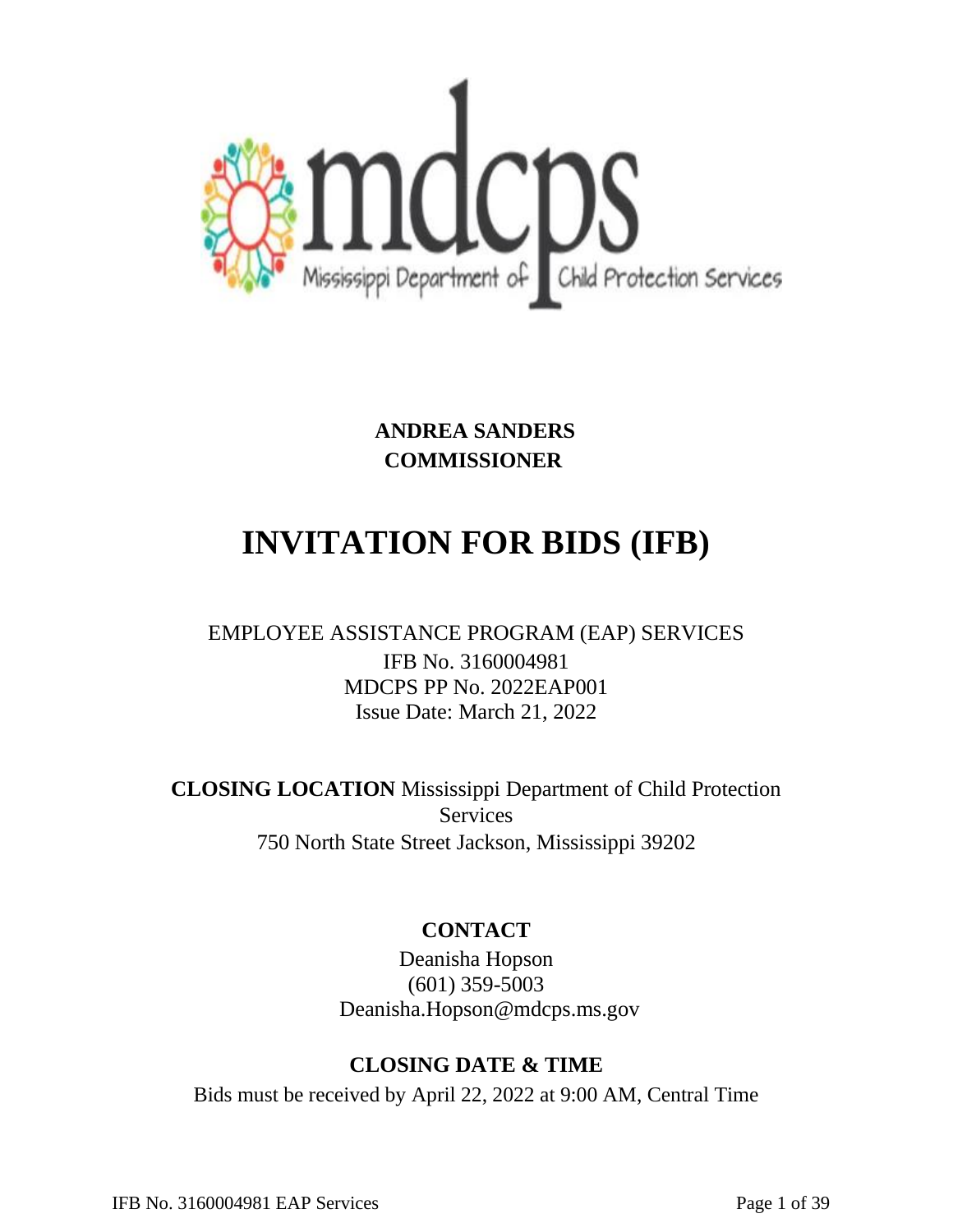# **TABLE OF CONTENTS**

|              |                                                                                        | 4              |
|--------------|----------------------------------------------------------------------------------------|----------------|
| 1.1.         |                                                                                        | $\overline{4}$ |
|              |                                                                                        | $\overline{4}$ |
|              |                                                                                        | $\overline{4}$ |
| 1.2.         |                                                                                        | 5              |
| 1.3.         |                                                                                        | 5              |
|              |                                                                                        | 5              |
|              |                                                                                        | 5              |
| 1.4.         |                                                                                        | 5              |
| 1.5.         |                                                                                        | 5              |
| 1.6.         | Registration with Mississippi's Accountability System for Governmental Information and |                |
|              |                                                                                        |                |
| 1.7.         |                                                                                        | 6              |
| 1.8.         |                                                                                        | 6              |
|              |                                                                                        | 6              |
|              |                                                                                        | 6<br>7         |
|              |                                                                                        | 7              |
| 2.1.<br>2.2. |                                                                                        | 7              |
| 2.3.         |                                                                                        | 9              |
|              |                                                                                        | 9              |
| 3.1.         |                                                                                        | 9              |
|              |                                                                                        |                |
|              |                                                                                        |                |
|              |                                                                                        |                |
|              |                                                                                        |                |
|              |                                                                                        |                |
|              |                                                                                        |                |
|              |                                                                                        |                |
|              |                                                                                        |                |
|              |                                                                                        |                |
|              |                                                                                        |                |
|              |                                                                                        |                |
|              |                                                                                        |                |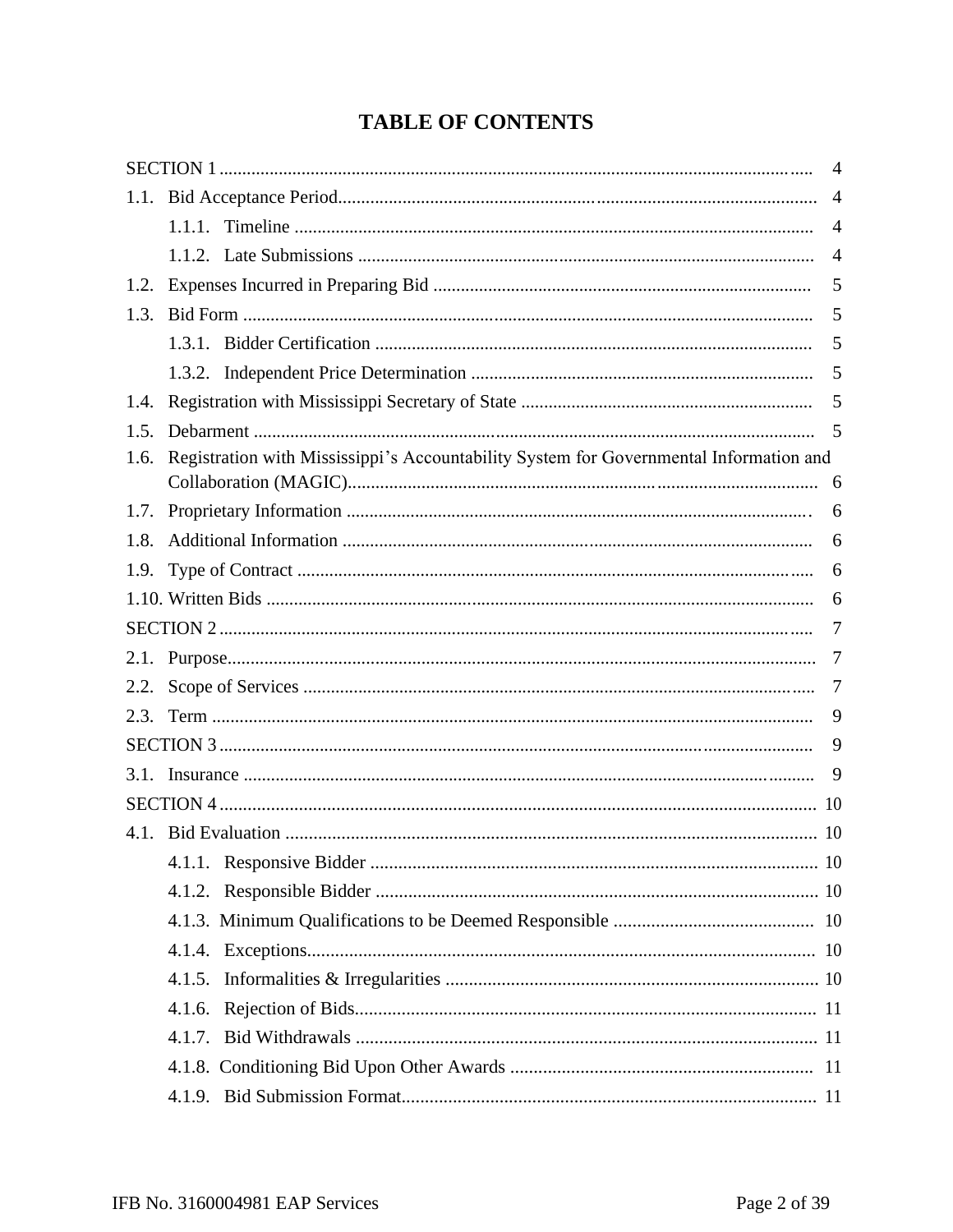| 4.3. |                                                                   |  |
|------|-------------------------------------------------------------------|--|
|      |                                                                   |  |
|      | 4.3.2.                                                            |  |
|      |                                                                   |  |
|      |                                                                   |  |
| 5.2. |                                                                   |  |
| 5.3. |                                                                   |  |
|      |                                                                   |  |
|      |                                                                   |  |
|      |                                                                   |  |
|      | ATTACHMENT B BID FORM FOR EMPLOYEE ASSISTANCE PROGRAM SERVICES 16 |  |
|      |                                                                   |  |
|      |                                                                   |  |
|      |                                                                   |  |
|      |                                                                   |  |
|      | ATTACHMENT G REQUIRED CLAUSES FOR SERVICE CONTRACTS RESULTING     |  |
|      |                                                                   |  |
|      | ATTACHMENT H OPTIONAL CLAUSES FOR SERVICE CONTRACTS RESULTING     |  |
|      |                                                                   |  |
|      |                                                                   |  |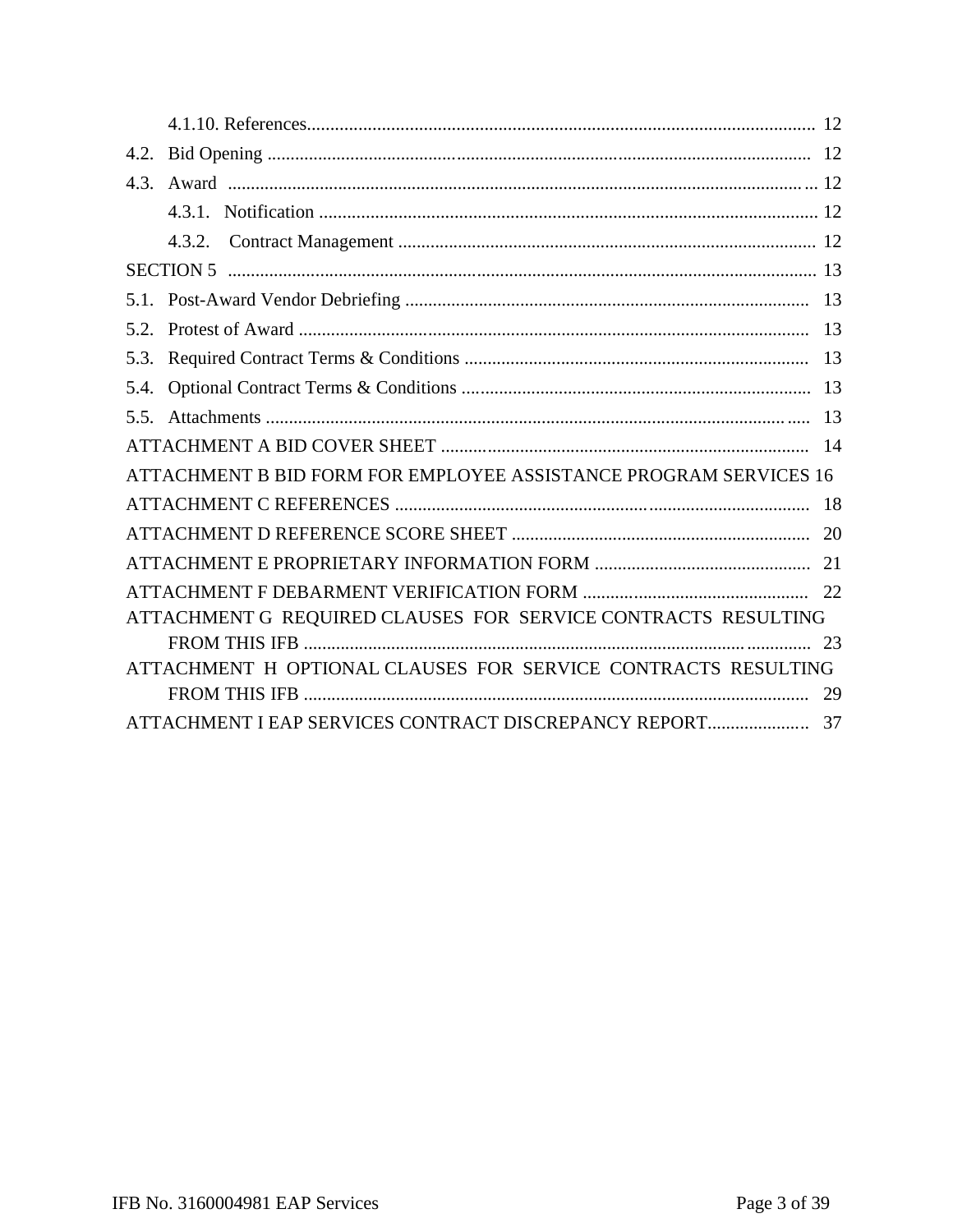#### **SECTION 1**

#### **1.1. Bid Acceptance Period**

The original and one (1) copy of the bid package, two (2) copies total, shall be signed and submitted (mailed or hand-delivered) in a sealed envelope or package to 750 North State Street, Jackson, Mississippi 39202 no later than the time and date specified for receipt of bids. In addition, bidder shall also submit one (1) copy of the bid package on a USB Flash Drive as a single document in a searchable Microsoft Word or Adobe Acrobat (PDF) format. Timely submission of the bid package is the responsibility of the bidder. Bids received after the specified time shall be rejected and shall remain unopened in the procurement file. The envelope or package shall be marked with the bid opening date and time, and the number of the invitation for bid. The time and date of receipt shall be indicated on the envelope or package by MDCPS staff. Each page of the bid form and all attachments shall be identified with the name of the bidder. Failure to submit a bid on the bid form provided shall be considered just cause for rejection of the bid. Modifications or additions to any portion of the procurement document may be cause for rejection of the bid. The MDCPS reserves the right to decide, on a case-by-case basis, whether to reject a bid with modifications or additions as nonresponsive. As a precondition to bid acceptance, the MDCPS may request the bidder to withdraw or modify those portions of the bid deemed non-responsive that do not affect quality, quantity, price, or delivery of the service. Bids submitted via facsimile (faxes) will not be accepted.

#### **1.1.1. Timeline**

| Invitation for Bids Issue Date:                           | <b>March 21, 2022</b>         |
|-----------------------------------------------------------|-------------------------------|
| <b>Questions and Requests for Clarification Deadline:</b> | April 4, 2022, 5:00 PM CT     |
| Anticipated Posting of Written Answers to Questions:      | April 11, 2022 5:00 PM CT     |
| <b>Bid Package Submission Deadline:</b>                   | April 22, 2022, 9:00 AM CT    |
| Bid Opening:                                              | April 22, 2022, 10:00 AM CT   |
| Anticipated Date of the Notice of Intent to Award:        | April 25, 2022, 5:00 PM CT    |
| Anticipated Post-Award Debriefing Request Due Date:       | April 30, 2022, 5:00 PM CT    |
| Anticipated Post-Award Debriefing Held-By Date:           | May 3, 2022, 5:00 PM CT       |
| <b>Anticipated Protest Deadline Date:</b>                 | May 2, 2022, 2022, 1:00 PM CT |

*Note: MDCPS reserves the right to adjust this schedule as it deems necessary. MDCPS also has the right to reject any and all bids during any step of the procurement or awarding process (even after negotiations have begun).*

#### **1.1.2. Late Submissions**

A bid received at the place designated in the solicitation for receipt of bids after the exact time specified for receipt will not be considered it is determined by MDCPS that the late receipt was due solely to mishandling by MDCPS after receipt at the specified address.

The only acceptable evidence to establish the date of mailing is the U.S. Postal Service post-mark on the wrapper or on the original receipt from the U.S. Postal Service. If the postmark does not show a legible date, the contents of the envelope or package shall be processed as if mailed late. "Postmark" means a printed, stamped, or otherwise placed impression, exclusive of a postage meter impression, that is readily identifiable without further action as having been supplied and affixed by the U.S. Postal Service on the date of mailing. Bidders should request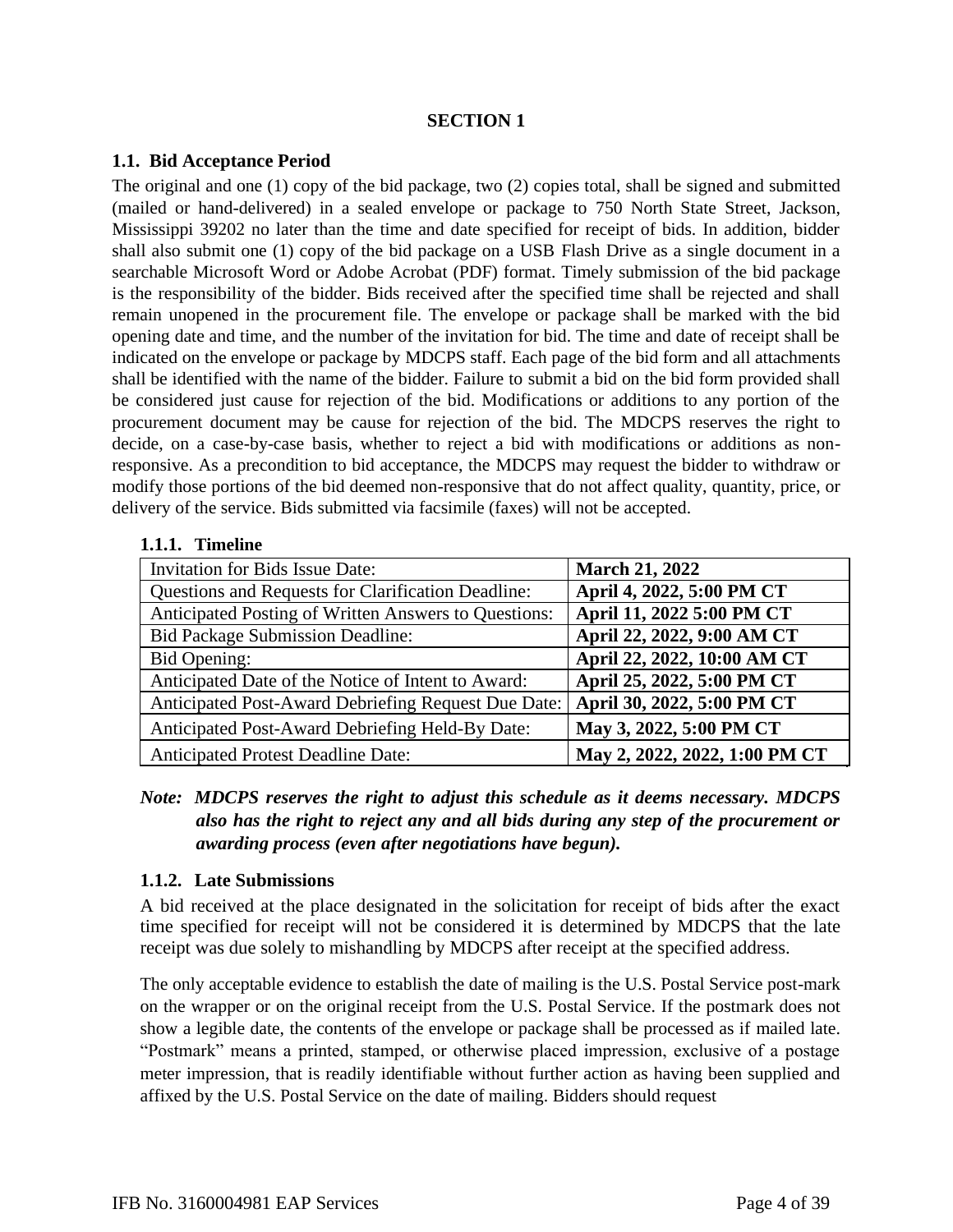postal clerks to place a hand cancellation postmark (often called a bull's eye) on both the receipt and the envelope or wrapper. MDCPS will not be responsible for mail delays or lost mail.

The only acceptable evidence to establish the time of receipt at the office identified for bid opening is the time and date stamp of that office on the bid wrapper or other documentary evidence of receipt used by that office.

# **1.2. Expenses Incurred in Preparing Bid**

MDCPS accepts no responsibility for any expense incurred by the bidder in the preparation and presentation of a bid. Such expenses shall be borne exclusively by the bidder.

### **1.3. Bid Form**

All pricing must be submitted on the bid form **(Attachment B)**. Failure to complete and/or sign the bid form may result in the bidder being determined nonresponsive.

#### **1.3.1. Bidder Certification**

The bidder agrees that submission of a signed bid form is certification that the bidder will accept an award made to it as a result of the submission.

#### **1.3.2. Independent Price Determination**

By submitting a bid, the bidder certifies that the prices submitted in response to the solicitation have been arrived at independently and without, for the purposed of restricting competition, any consultation, communication, or agreement with any other bidder or competitor relating to those prices, the intention to submit a bid, or the methods or factors used to calculate the bid. The prices quoted shall be inclusive of, but not limited to, the following: all required equipment/material; all required insurance; all required overhead; all required profit; all required vehicles; all required fuel; and, all required licenses, certifications, fees, or permits.

#### **1.4. Registration with Mississippi Secretary of State**

By submitting a bid, the bidder certifies that it is registered to do business in the State of Mississippi as prescribed by Mississippi law and the Mississippi Secretary of State or, if not already registered, that it will do so within five (5) business days of being offered an award. Sole proprietors are not required to register with the Mississippi Secretary of State.

#### **1.5. Debarment**

By submitting a bid, the bidder certifies that it is not currently debarred from submitting bids for contracts issued by any political subdivision or agency of the State of Mississippi or Federal government and that it is not an agent of a person or entity that is currently debarred from submitting bids for contracts issued by any political subdivision or agency of the State of Mississippi or federal government. The bidder shall submit a completed MDCPS Debarment Verification Form, attached to this IFB as **Attachment F**. **Attachment F** shall be received by MDCPS, in the bid packet submitted by the bidder, **no later than 9:00 AM CST, on April 22, 2022**. MDCPS reserves the right to deem any bid packet not containing an executed MDCPS Debarment Verification Form, as non-responsive to the IFB.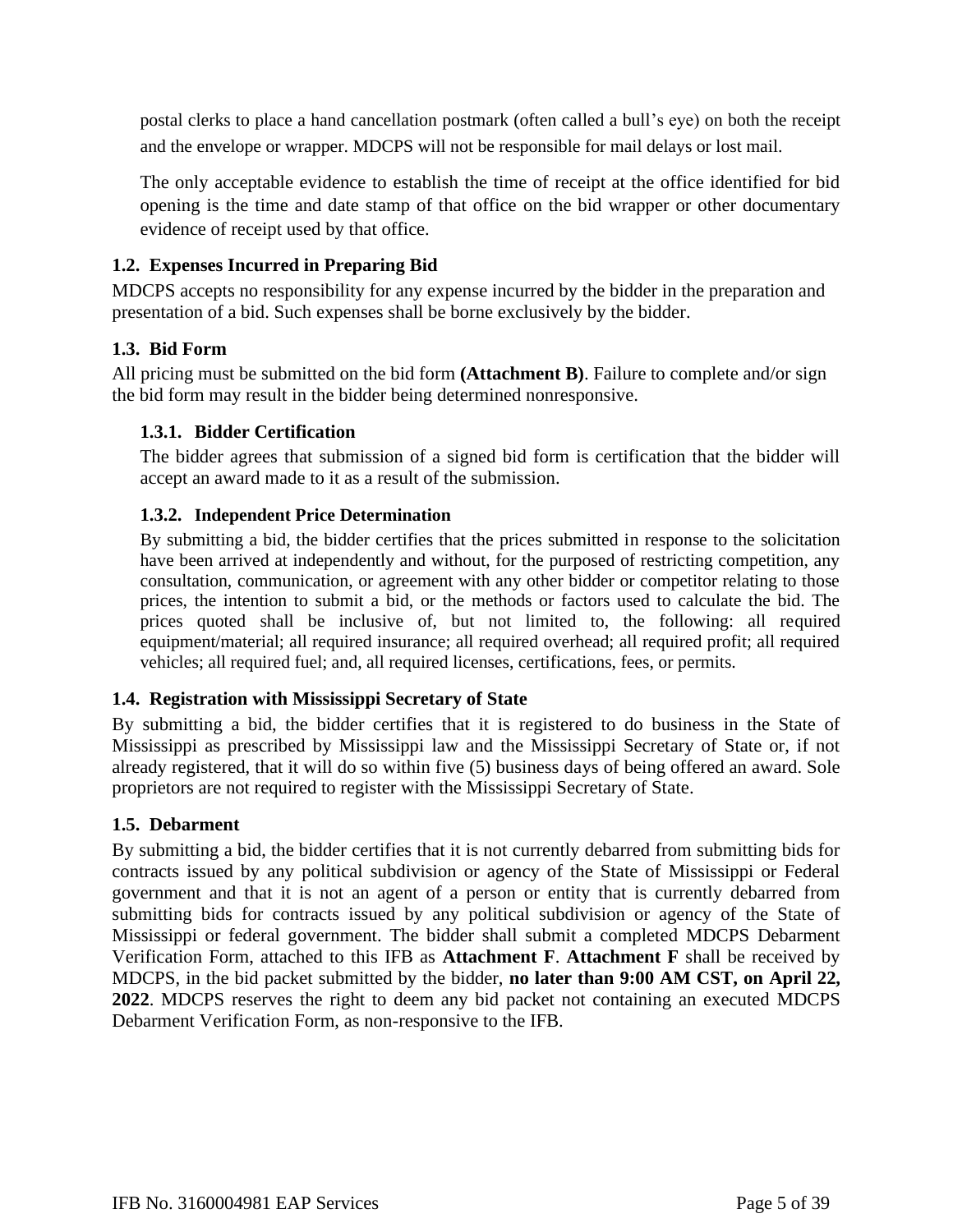#### **1.6. Registration with Mississippi's Accountability System for Governmental Information and Collaboration (MAGIC)**

If the respondent is not already registered as a supplier in MAGIC, the respondent should register as a supplier with the State of Mississippi. Registering as a supplier with the State of MS allows businesses to register for upcoming opportunity notifications by the products they supply, search the system for upcoming solicitations, respond to solicitations electronically, and receive purchase orders via e-mail. The registration can be completed at the following link:

http://www.dfa.ms.gov/dfa-offices/mmrs/mississippi-suppliers-vendors/supplier-self-service/

### **1.7. Proprietary Information**

Any bidder claiming that its response contains information exempt from the Mississippi Public Records Act (Mississippi Code Annotated §§ 25-61-1, *et. seq.*, and 79-23-1), shall segregate and mark the information as confidential and provide the specific statutory authority for the exemption. The bidder shall submit a completed Proprietary Information Form, attached to this IFB as **Attachment E**.

#### **1.8. Additional Information**

All questions and requests for clarification concerning this procurement document must be submitted in writing via email to Deanisha Hopson at Deanisha.Hopson@mdcps.ms.gov by the deadline reflected in Section 1.1.1. MDCPS will not be bound by any verbal or written information that is not contained within this IFB unless formally noticed and issued by MDCPS. Bidders are cautioned that any statements made by contact persons that cause a material change to any portion of the bid document shall not be relied upon unless subsequently ratified by a formal written amendment to the bid document. At no time shall any bidder or its personnel contact, or attempt to contact, any MDCPS staff regarding this IFB except the contact person as set forth and, in the manner, prescribed in this section**.**

**Acknowledgement of Amendments:** Should an amendment to the IFB be issued, it will be posted on the MDCPS website (www.mdcps.ms.gov) in a manner that all bidders will be able to view. Further, bidders must acknowledge receipt of any amendment to the solicitation by signing and re-turning the amendment with the bid package, by identifying the amendment number and date in the space provided for this purpose on the bid form, or by letter. The acknowledgment should be received by the MDCPS by the time and at the place specified for receipt of bids as reflected in Section 1.1.1. It is the bidder's sole responsibility to monitor the website for amendments to the IFB.

This IFB, all questions, requests for clarification, and answers will be published on the Mississippi Contract/Procurement Opportunity Search Portal and the Mississippi Department of Child Protection Services (hereinafter "MDCPS") website (http://www.mdcps.ms.gov) in a manner that all bidders will be able to view by the date reflected in Section 1.1.1.

#### **1.9. Type of Contract**

Compensation for services will be in the form of a firm fixed-price agreement.

# **1.10. Written Bids**

All bids shall be in writing.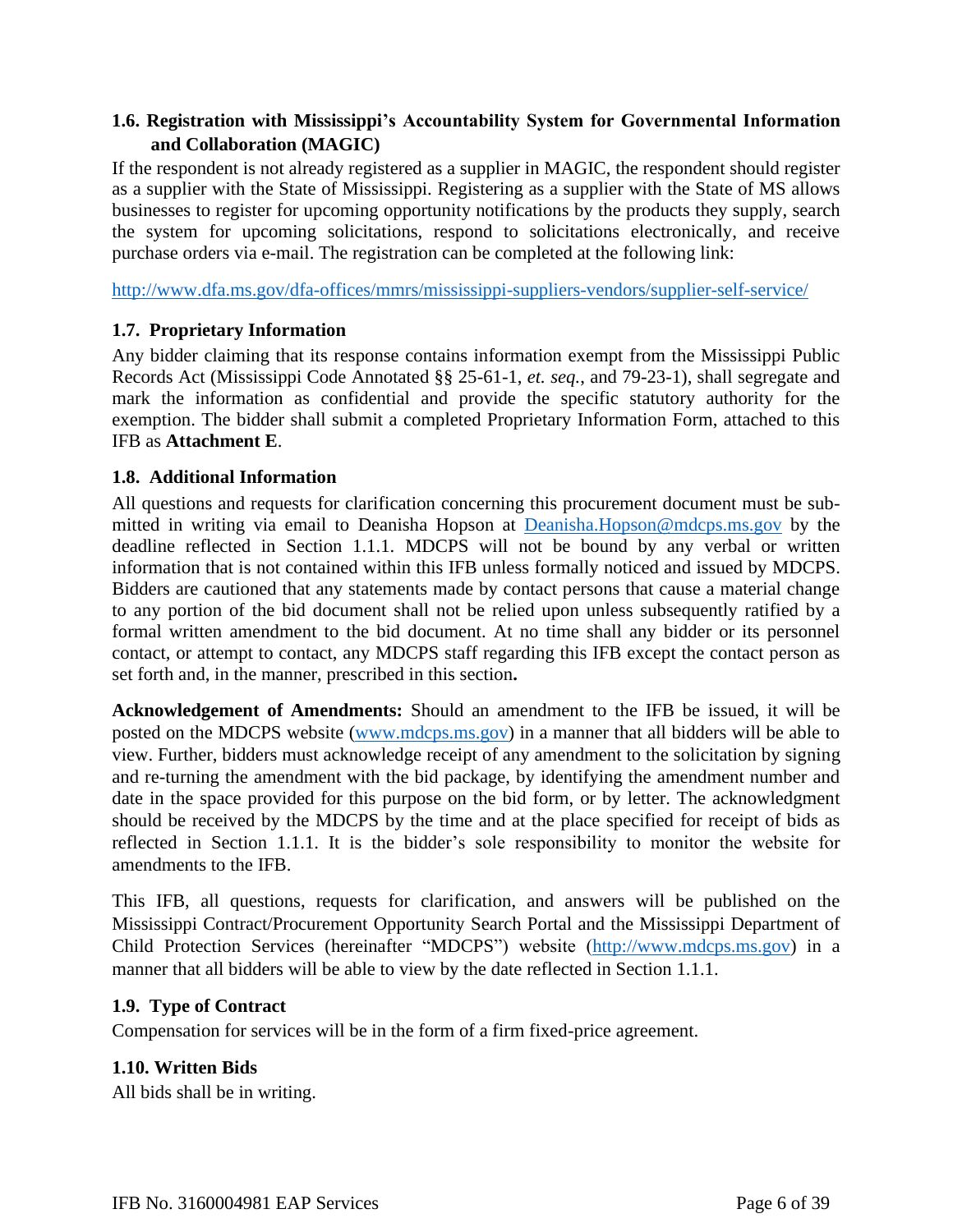#### **SECTION 2**

#### **2.1. Purpose**

MDCPS is seeking to establish a contract with a vendor to provide Employee Assistance Program Services. It is understood that any contract resulting from IFB No. 3160004981 may require approval by the Public Procurement Review Board (PPRB). If any contract resulting from IFB No. 3160004981 is not approved by the PPRB and/or OPSCR (if required), it is void and no payment shall be made.

#### **2.2. Scope of Services**

The Mississippi Department of Child Protection Services (MDCPS) is requesting implementation of a comprehensive Employee Assistance Program (EAP) which will address the emotional and personal needs of all MDCPS employees (approx. 2,000) and their covered family members (spouse, children or stepchildren under the age of twenty-six (26)). MDCPS has employees in all 82 counties in Mississippi. MDCPS employees within a fifty (50) mile radius will be served by the central location in Jackson. Offices outside of Jackson will receive counseling from a therapist within a fifty (50) mile radius. All services will be provided as follows:

- 2.1.1. Confidential assistance for issues including but not limited to stress, burn-out, trauma exposure, secondary trauma or compassion fatigue, work/life balance, marital/family problems, substance or process disorders, addictions, anxiety, depression, grief, etc.
- 2.1.2. A toll-free, confidential Employee Assistance phoneline with 24-hours access for MDCPS employees and their covered family members; said phone to be staffed by professionals with a minimum of a master's degree in social work, counseling, marriage and family therapy, or psychology. This phoneline may serve as a singular intervention in such cases as is appropriate. It shall not be merely a call center to facilitate follow up or referrals.
- 2.1.3. At least 10 covered counseling sessions per employee and/or covered family member, per issue within the contract period. Sessions will be provided by licensed professionals with a minimum of a master's degree in social work, counseling, marriage and family therapy, or psychology. The counseling sessions will occur at the office(s) of the respective therapist, or in an appropriate confidential virtual setting if preferred by employee or necessitated by public health issues.
- 2.1.4. Referral for additional treatment, when appropriate, will be made in accordance with the preferred provider network of MDCPS. MDCPS are covered under the designated MS State Employee insurance provider (presently MS State Employee plan under Blue Cross Blue Shield of MS.
- 2.1.5. After-hours, face-to-face meetings with a counselor in the case of an emergency, which is defined as a homicidal, suicidal, or actively psychotic episode.
- 2.1.6. Designated agency representative(s) must authorize all requests for critical incident stress debriefings (CISDS), on-site or virtual agency specific trainings, or agency specific publications/products. Agency representative(s) will be identified by agency at the outset of contract period. Any changes will be communicated to vendor by agency.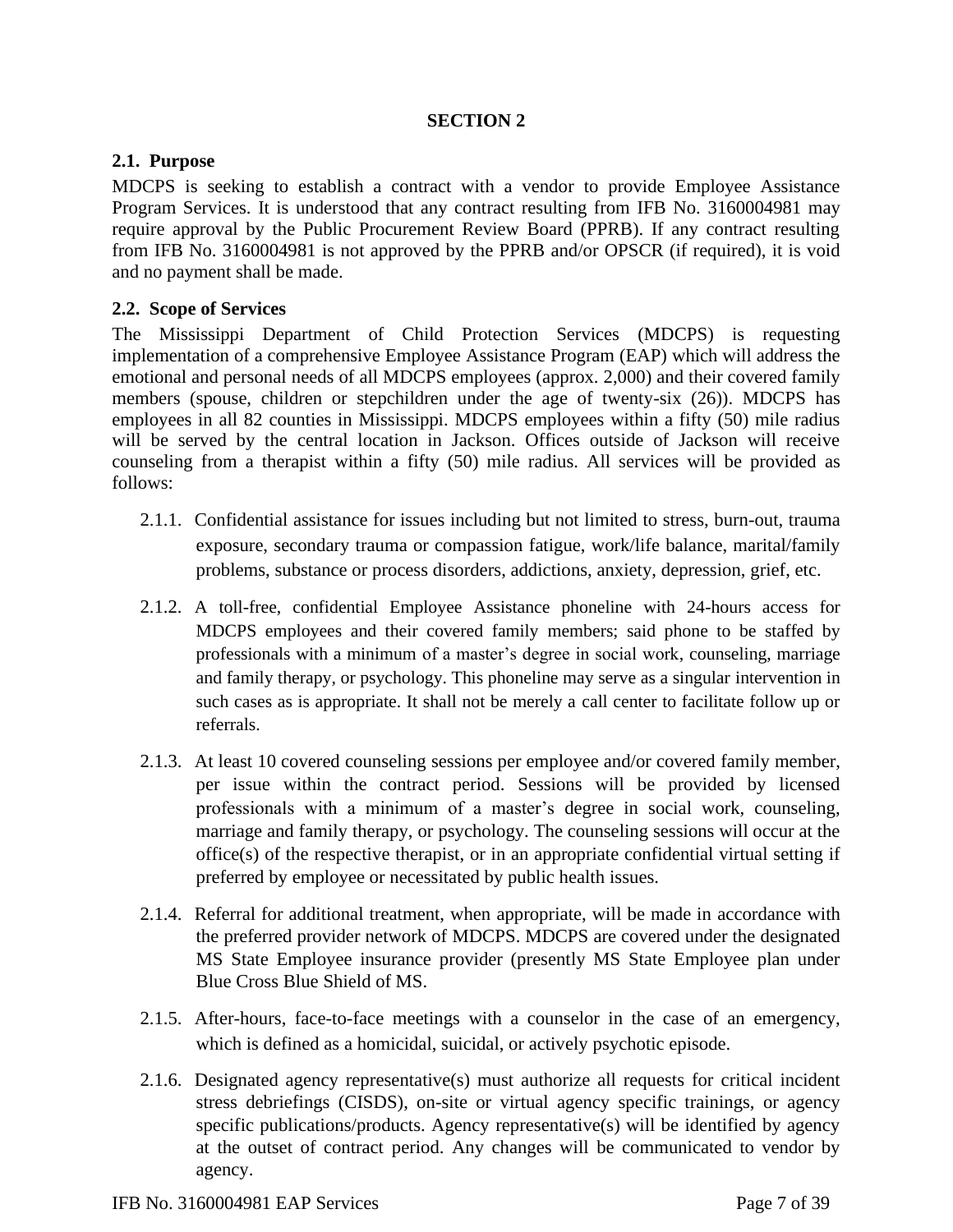- 2.1.7. Unlimited on-site critical incident stress debriefings (CISDS) available within 24 hours following a crisis involving MDCPS employees; As stated above, this must be pre-authorized by designated agency representative(s). Covered time per incident shall be no less than eight hours. Travel time shall not be included in allotted covered time.
- 2.1.8. Designated agency representative(s) may direct employees to engage EAP services. (ex: anger management), and may request progress reports. Any reporting must be authorized in writing by the employee receiving the services.
- 2.1.9 Training sessions for managers and supervisors in the orientation of identifying personal and emotional problems that may affect workplace performance, as well as training in procedures related to documentation and appropriate referral of employees to the EAP; These training offerings shall consist of a minimum of 20 hours, and may be allotted over multiple days, based on agreement with agency representative.
- 2.1.10 Educational seminars and workshops regarding mental health issues, alcohol and drug abuse, and healthy lifestyle solutions offered to groups of employees twelve (12) times per year at a MDCPS location, or virtually. Designated agency representative shall prearrange and authorize use of virtual option.
- 2.1.11. Employee brochures, posters, and EAP user guides for MDCPS employees. Monthly EAP utilization reports will be prepared and submitted to the Director of Human Resources to include the number of EAP calls, types of referrals, number of admissions to out-patient therapy, and number of counseling sessions. These reports will not contain the identity of employees or their covered family members and will simply be statistical summaries.
- 2.1.12. Upon execution of a contract, the vendor shall also provide the following in regard to the Employee Assistance Program:
	- 2.1.1.1. Ensure privacy and confidentiality of information associated with the Employee Assistance Program to the extent required by all Federal and State  $law(s)$ .
	- 2.1.1.2. Ensure all confidential information and materials remain secured. Vendor must ensure no violation of any state, federal, or local law, including HIPPA guidelines; ensure that there are appropriate safe guards to prevent use or disclosure of all confidential information and materials (except as provided by law); ensure that all personnel are aware not to use or disclose confidential information and/or materials; and immediately inform the MDCPS of any use or disclosure of confidential information and/or materials.
	- 2.1.1.3. Ensure that Vendor personnel fully comply with the policies and procedures of the MDCPS, the applicable standards of care, Joint Commission standards, and all applicable regulations as now existing or as may be modified.

IFB No. 3160004981 EAP Services Page 8 of 39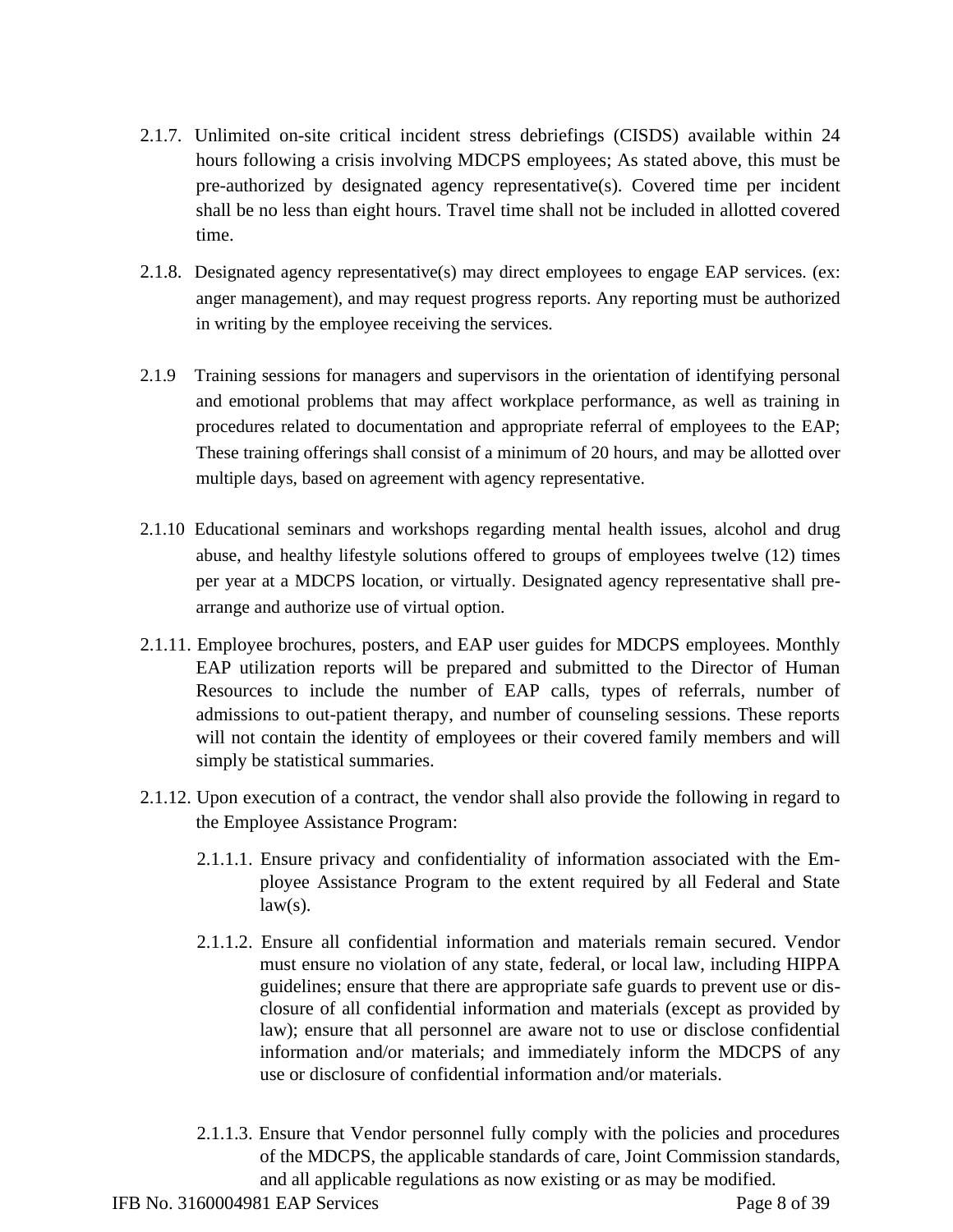- 2.1.1.4. Accurately describe the job duties required to its personnel.
- 2.1.1.5. Perform all services provided in the contract between the Vendor and the MDCPS in accordance with customary and reasonable industry standards as well as in strict conformance to all laws, statutes, and ordinances and the applicable rules, regulations, methods and procedures of all government boards, bureaus, offices, and other agencies. No statement within this Invitation for Bids (IFB) shall negate compliance with any applicable governing regulation. The absence of detailed specifications or the omission of a detailed description shall be recognized as meaning that only the best commercial practices are to prevail.
- 2.1.1.6. Provide prompt and courteous attention to the needs of MDCPS and its employees, including assistance with questions that arise.
- 2.1.1.7. Submit a monthly invoice for payment itemizing each service performed, and the charge for each supported by the fee computation. Following satisfactory completion of its monthly services, as determined by MDCPS, the Vendor shall submit invoices electronically to Contract.Invoices@mdcps.ms.gov, with the appropriate documentation. No charges will be submitted for payment unless actual ser-vices were rendered. A final invoice must be submitted to MDCPS within five (5) working days after the contract ending date.
- 2.1.1.8. Comply with all laws, regulations, policies and procedures of the United States of America, the State of Mississippi, and the policies and procedures set forth by the Mississippi Department of Child Protection Services. The Vendor shall be an equal opportunity employer. All Vendor personnel shall strictly abide by all state policies and procedures at all times. Deviations from these policies by the Vendor or its personnel will not be tolerated and will be considered grounds for contract termination.
- 2.1.1.9. Assign an Account Representative to work directly with the MDCPS.

2.1.1.10. Agree to supply reports as requested from the MDCPS at no additional charge.

#### **2.3. Term**

The anticipated term of the contract shall be for a period of one (1) year, beginning on July 1, 2022, and ending on June 30, 2023 The contract may be renewed at the discretion of MDCPS upon written notice to contractor at least thirty (30) days prior to each contract anniversary date for a period of two (2) successive two-year periods under the same prices, terms, and conditions as in the original contract, and subject to approval by the PPRB. The total number of renewal years permitted shall not exceed four (4).

Renewal years are subject to the needs of MDCPS, as well as the availability and appropriation of funds. The Chief Procurement Officer shall notify the contractor, on a timely basis, that funds are or are not available for the continuation of the contract for each succeeding fiscal period. A multi-term contract will be canceled if funds are not appropriated or otherwise made available to support the continuation of performance in any fiscal period succeeding the first; however, this

IFB No. 3160004981 EAP Services Page 9 of 39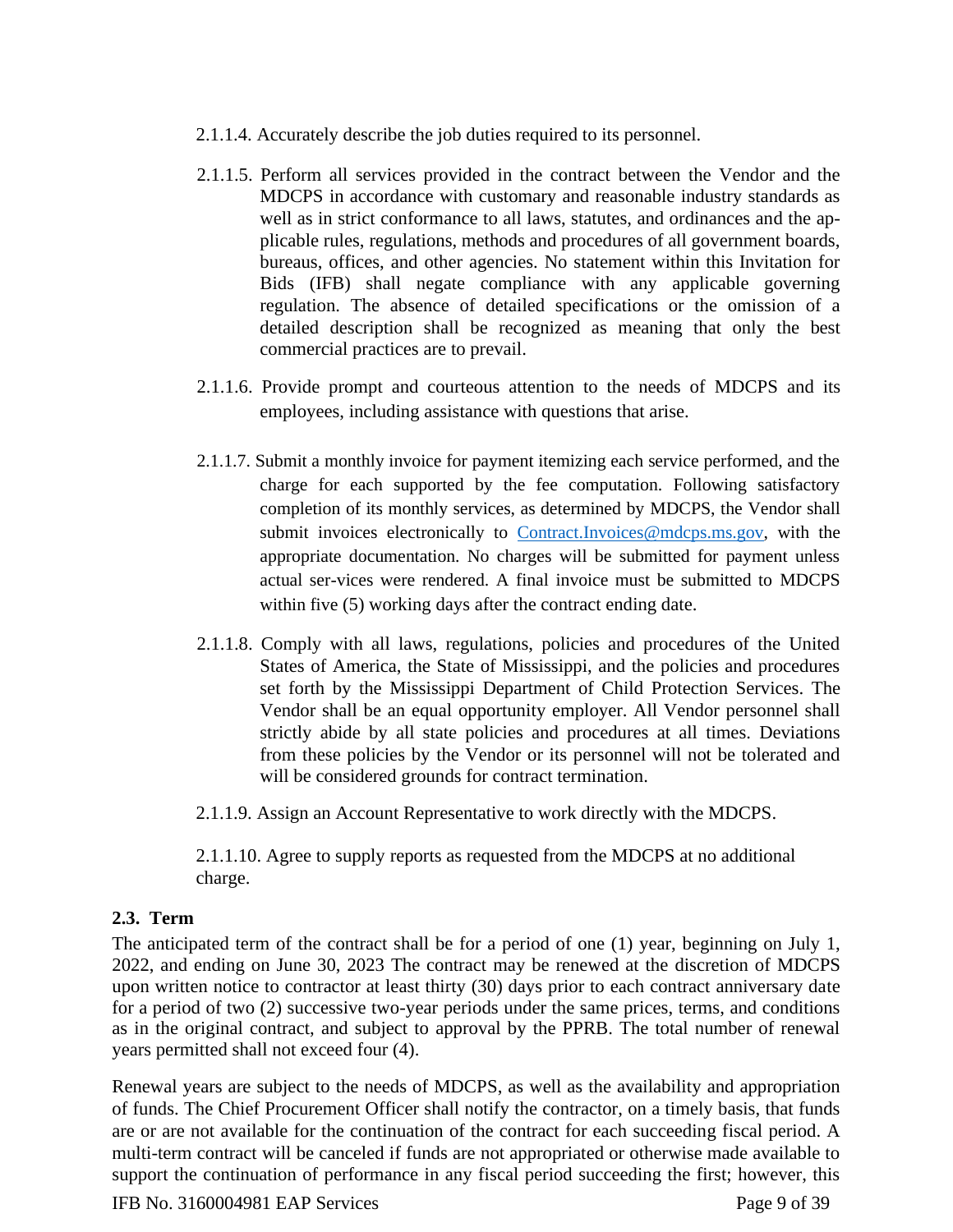does not affect either the State's rights or the contractor's rights under any termination clause in the contract.

Compensation for services will be in the form of a Firm Fixed Price Adjustment. A unit price shall be given for each service, and that unit price shall be the same throughout the contract.

#### **SECTION 3**

#### **3.1. Insurance**

The successful bidder shall maintain at least the minimum level of workers' compensation insurance, comprehensive general liability or professional liability insurance, with minimum limits of \$1,000,000.00 per occurrence. All worker' compensation, comprehensive general liability, and professional liability will list MDCPS as an additional insured. MDCPS reserves the right to request from carriers, certificates of insurance regarding the required coverage. Insurance carriers must be licensed or hold a Certificate of Authority from the Mississippi Department of Insurance. The vendor shall be prepared to provide evidence of required insurance upon request by MDCPS at any point during the contract period and should consult with legal counsel regarding its obligations.

#### **SECTION 4**

#### **4.1. Bid Evaluation**

Bids will be evaluated based on the requirements set forth in IFB No. 3160004981, which may include criteria to determine acceptability, such as, inspection, testing, quality, workmanship, delivery, and suitability for a particular purpose. Those criteria that will affect that will affect the bid price and be considered in evaluation for award shall be objectively measured where possible. This IFB sets forth the evaluation criteria to be used. No criteria will be used in an evaluation that is not set forth in this IFB. Only bidders who are found responsive and responsible will have their bids considered.

#### **4.1.1. Responsive Bidder**

Bidder must submit bid which conforms in all material respects to this IFB No. 3160004981, as determined by MDCPS.

#### **4.1.2. Responsible Bidder**

Bidder must have capability in all respects to perform fully the contract requirements and the integrity and reliability which will assure good faith performance, as determined by MDCPS.

#### **4.1.3. Minimum Qualifications to be Deemed Responsible**

- 1. Bidder must have been in business and provided Employee Assistance Program Services similar in requirements and scale to those described in this IFB, for a minimum of two (2) years.
- 2. Bidder must maintain an office in the State of Mississippi, or if bidder does not have an office in State of Mississippi, bidder must explain how it will service the State of Mississippi on the Bid Cover Sheet and must provide all the required information for verification purposes.
- 3. These minimum qualifications are in addition to a minimum score of six (6) on the Reference Score Sheet (**Attachment D**) from reference interview by MDCPS staff with **two** (2) bidder references for a total minimum scoring requirement of twelve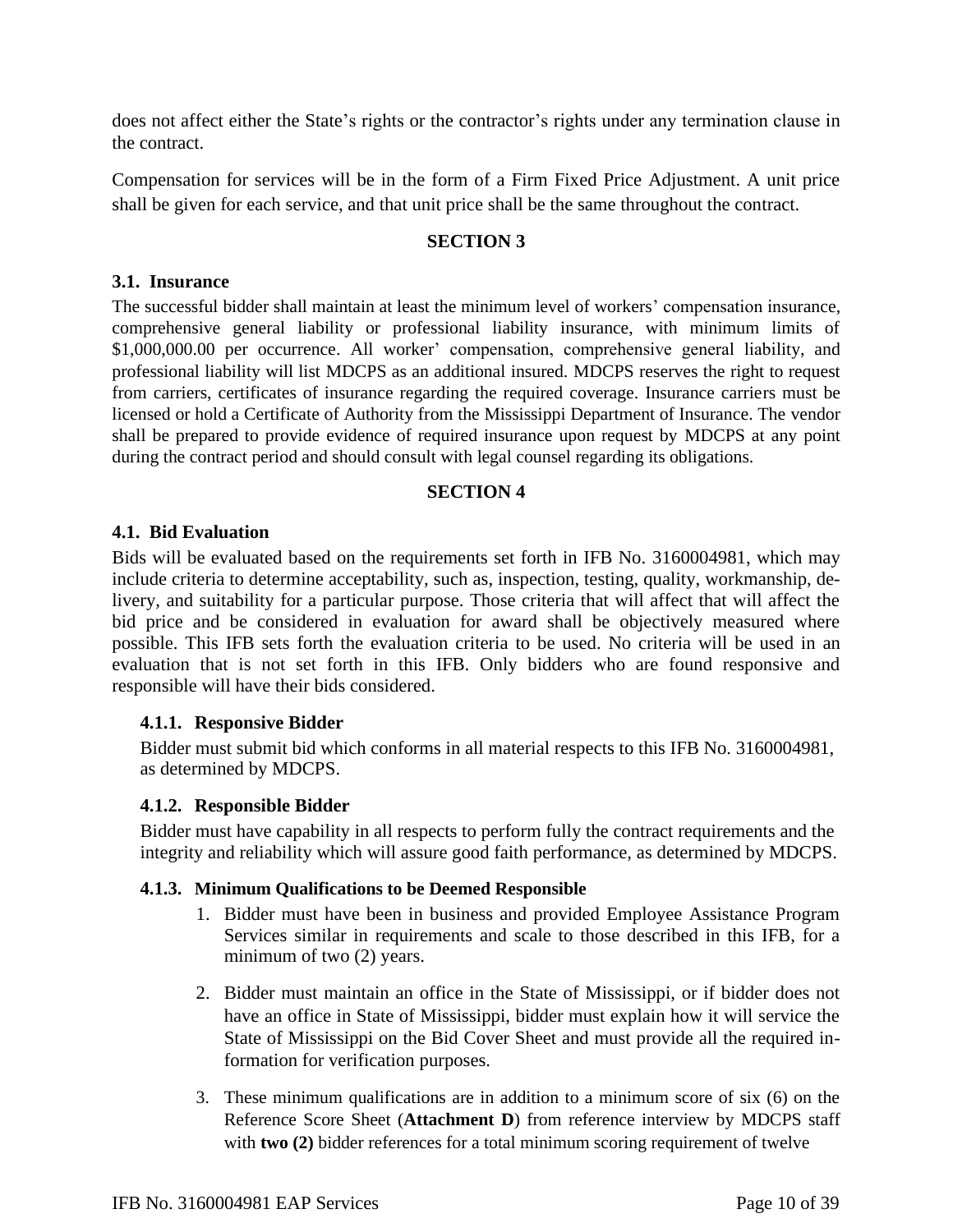(12) points), as well as all other requirements of this IFB. (See **Attachment C & Attachment D**.)

#### **4.1.4. Exceptions**

Bidders taking exception to any part or section of the solicitation shall indicate such exceptions on the bid form. Failure to indicate any exception will be interpreted as the bidder's intent to comply fully with the requirements as written. Conditional or qualified bids, unless specifically allowed, shall be subject to rejection in whole or in part.

#### **4.1.5. Informalities & Irregularities**

MDCPS has the right to waive minor defects or variations of a bid from the exact requirements of the specifications that do not affect the price, quality, quantity, delivery, or performance time of the services being procured. If insufficient information is submitted by a bidder with the bid for MDCPS to properly evaluate the bid, MDCPS has the right to require such additional information as it may deem necessary after the time set for receipt of bids, provided that the information requested does not change the price, quality, quantity, delivery, or performance time of the services being procured.

#### **4.1.6. Rejection of Bids**

A bid response that includes terms and conditions that do not conform to the terms and conditions in the bid document is subject to rejection as non-responsive. MDCPS reserves the right to permit the bidder to withdraw nonconforming terms and conditions from its bid response prior to a determination by MDCPS of non-responsiveness based on the submission of nonconforming terms and conditions. Furthermore, if a bidder's price is substantially higher than those of other bidders, meaning those in excess of a twenty-five percent (25%) differential, the bidder's price will be deemed non-responsive.

#### **4.1.7. Bid Withdrawals**

If the price bid is substantially lower than those of other bidders, a mistake may have been made. A bidder may withdraw its bid from consideration if certain conditions are met:

- 1. The bid is submitted in good faith.
- 2. The price bid is substantially lower than those of other bidders because of a mistake
- 3. The mistake is a clerical error, not an error of judgement.
- 4. Objective evidence drawn from original work papers, documents, and other materials used in the preparation of the bid demonstrates clearly that the mistake was an unintentional error in arithmetic or an unintentional omission of a quantity of labor or material.

To withdraw a bid that includes a clerical error after Bid Opening, the bidder must give notice in writing to MDCPS of its claim of right to withdraw a bid. Within two (2) business days after the bid opening, the bidder requesting withdrawal must provide to MDCPS, all original work papers, documents, and other materials used in the preparation of the bid.

A bidder may also withdraw a bid, prior to the time set for the opening of bids, by simply making a request in writing to MDCPS. No explanation is required.

#### **4.1.8. Conditioning Bid Upon Other Awards**

IFB No. 3160004981 EAP Services Page 11 of 39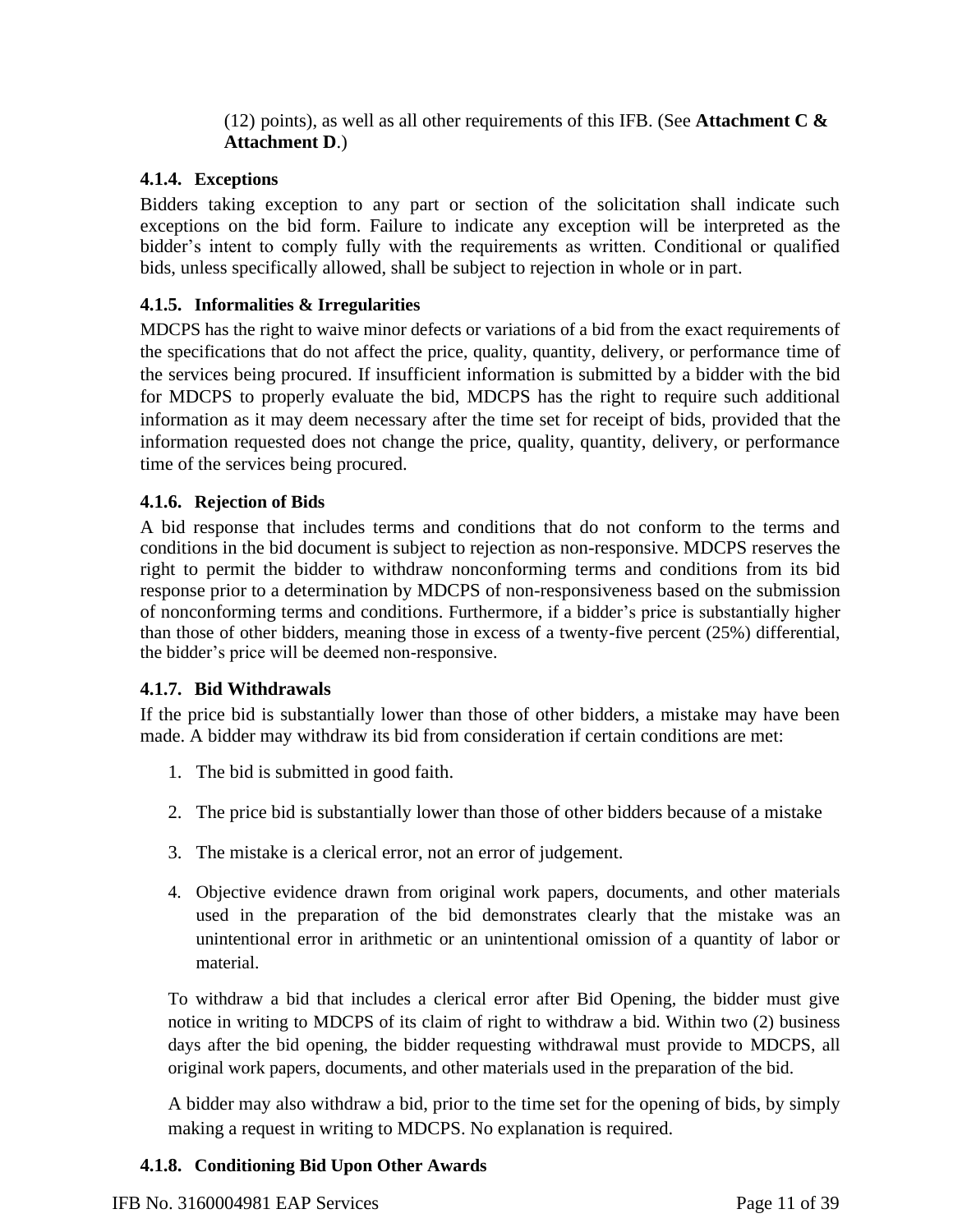Any bid which is conditioned upon receiving award of both the particular contract being solicited and another Mississippi Contract shall be deemed non-responsive, and not be acceptable.

#### **4.1.9. Bid Submission Format**

The bid package must be sealed and must contain the following:

- Bid Cover Sheet **(Attachment A)**
- Bid Form **(Attachment B)**
- References **(Attachment C)**
- Proprietary Form **(Attachment E)**
- Debarment Form **(Attachment F)**

#### **4.1.10. References**

Each bidder must furnish a listing of **at least** three (3) trade references along with the contact person, address, and phone number for each. These references must be familiar with the bidder's abilities in the areas involved with this solicitation. MDCPS will use these references to determine the bidder's ability to perform the services. It is the responsibility of the bidder to ensure that the reference contact information is correct and current. Bidders should verify before submitting their bid that the contact person and phone number are correct for each reference. **MDCPS staff must be able to reach two (2) references for a bidder within two (2) business days of bid opening to be considered responsive. Further, the bidder must score a minimum of six (6) points on each Reference Score Sheet which will be used by the MDCPS staff when interviewing the two (2) references (for a total minimum scoring requirement of twelve (12) points) to be considered responsive and/or responsible.** (*See* **Section 4.1.3.3** and **Attachments C and D**.) Only bidders who are found responsive and responsible will have their bids considered. The bidder may submit as many references as desired. MDCPS will begin contacting references at the top of the list and will continue down the list until MDCPS completes Reference Score Sheets for two (2) references.

#### **4.2. Bid Opening**

Bid opening will be open to the public; however, this will include opening, reading aloud, and listing the bid price on each bid only. No discussions will be entered into with any bidder as to the quality or provisions of the specifications and no award will be made, either stated or implied at the bid opening.

#### **4.3. Award**

The Contract will be awarded by written notice to the lowest responsible bidder whose bid meets the requirements and criteria set forth in this IFB on date specified as reflected in Section 1.1.1. Any bids received may be rejected in whole or in part when in the best interest of the State.

#### **4.3.1. Notification**

All participating bidders will be notified of MDCPS' intent to award a contract. Notice of award is made available to the public which will identify the selected vendor. The winning bidder will be notified via e-mail of the award. Additionally, a letter will be sent to all bidders.

#### **4.3.2. Contract Management**

If contractor fails to adhere to the Employee Assistance Program schedule, or if contractor fails to satisfactorily provide the prescribed service to all or any service area, MDCPS will inform contractor, and contractor shall complete corrective action within twenty-four (24)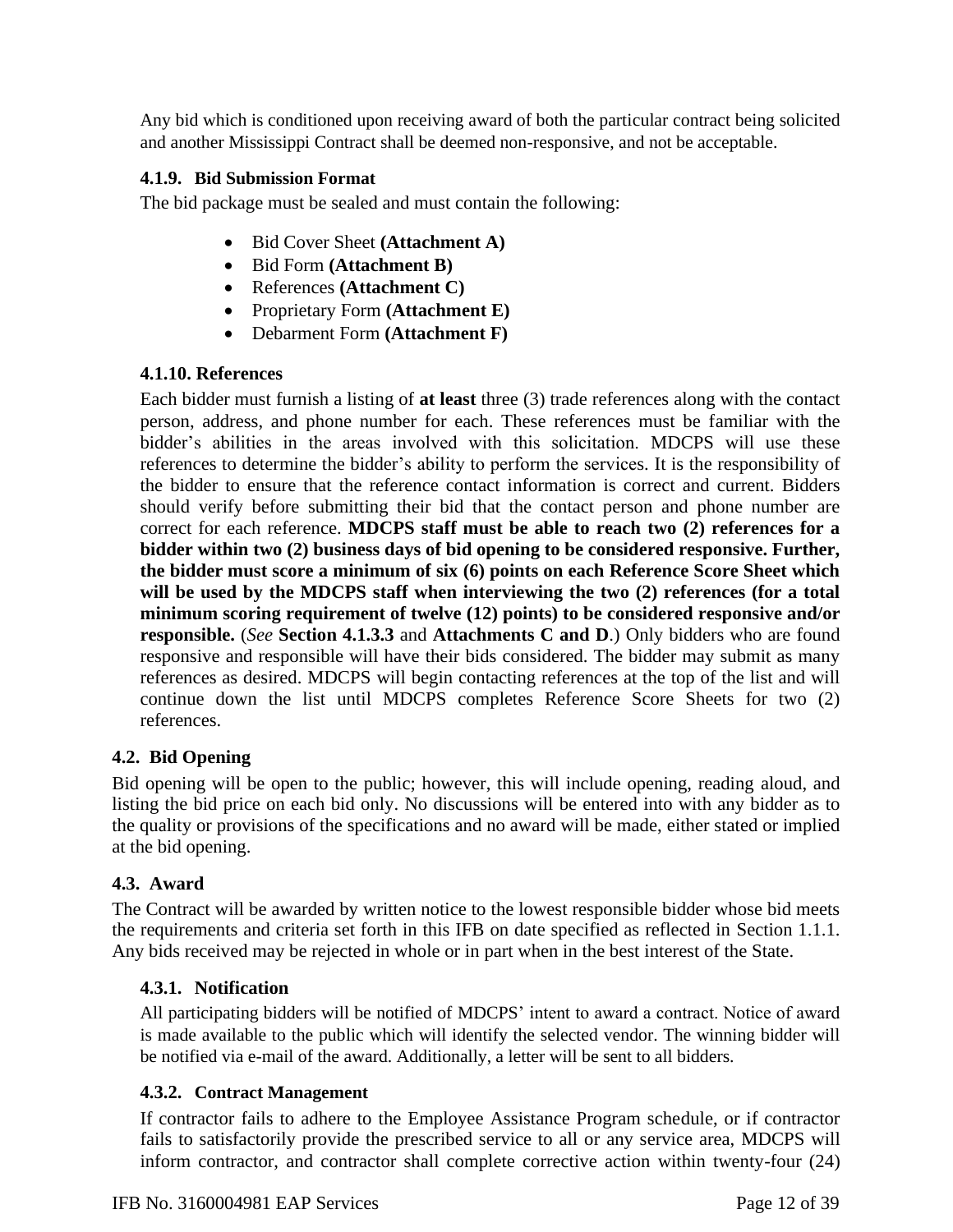hours. No payment shall be made to contractor until all deficiencies have been corrected. If contractor exhibits a pattern of non-performance as shown by repeated deficiencies, MDCPS may terminate the Contract without further obligation to contractor. (MDCPS may elect to use the form included as **Attachment I**, EAP Services Discrepancy Report.)

#### **SECTION 5**

#### **5.1. Post-Award Vendor Debriefing**

A bidder, successful or unsuccessful, may request a Post-Award Debriefing, in writing, by U.S. Mail or electronic submission. The written request must be received by the Commissioner of MDCPS within three (3) business days of notification of the contract award. A Post-Award Debriefing is a meeting and not a hearing; therefore, legal representation is not required. A debriefing typically occurs within three (3) business days of receipt of the request. If a bidder prefers to have legal representation present, the bidder must notify the Commissioner of MDCPS in writing and identify its attorney by name, address, and telephone number. MDCPS will schedule and/or suspend and reschedule the meeting at a time when a Representative of the Office of the Mississippi Attorney General can be present.

For additional information regarding Post-Award Debriefing, as well as the information that may be provided and excluded, please see Section 7-114 through 7-114.07, Post-Award Vendor Debriefing, of the Mississippi *Public Procurement Review Board (PPRB), Office of Personal Service Contract Review (OPSCR) Rules and Regulations*.

# **5.2. Protest of Award**

Any actual or prospective bidder or contractor who is aggrieved in connection with this solicitation or the outcome of the IFB may file a protest with the MDCPS Commissioner. The protest shall be submitted on or before date and time specified in Section 1.1.1, in writing after such aggrieved person or entity knows or should have known of the facts giving rise thereto. All protests must be in writing, dated, signed by the bidder or an individual authorized to sign contracts on behalf of the protesting bidder, and contain a statement of the reason(s) for protest, citing the law(s), rule(s) or regulation(s), and/or procedure(s) on which the protest is based. The written protest letter shall contain an explanation of the specific basis for the protest. The protesting bidder must provide facts and evidence to support the protest. A protest is considered filed when received by the MDCPS Commissioner via either U.S. Mail, postage prepaid, or personal delivery. Protests filed after seven (7) days of award will not be considered.

#### **5.3. Required Contract Terms & Conditions**

Any contract entered into between MDCPS and a vendor/bidder shall include the required clauses found in **Attachment G** and those required by the *Mississippi Public Procurement Review Board Office* of *Personal Service Contract Review Rules and Regulations*.

#### **5.4. Optional Contract Terms & Conditions**

Any contract entered into between MDCPS and a vendor/bidder may have, at the discretion of the MDCPS, the optional clauses found in **Attachment H** and those within the *Mississippi Public Procurement Review Board Office* of *Personal Service Contract Review Rules and Regulations*.

#### **5.5. Attachments**

IFB No. 3160004981 EAP Services Page 13 of 39 The attachments to this IFB are made a part of this IFB as if copied herein in words and figures.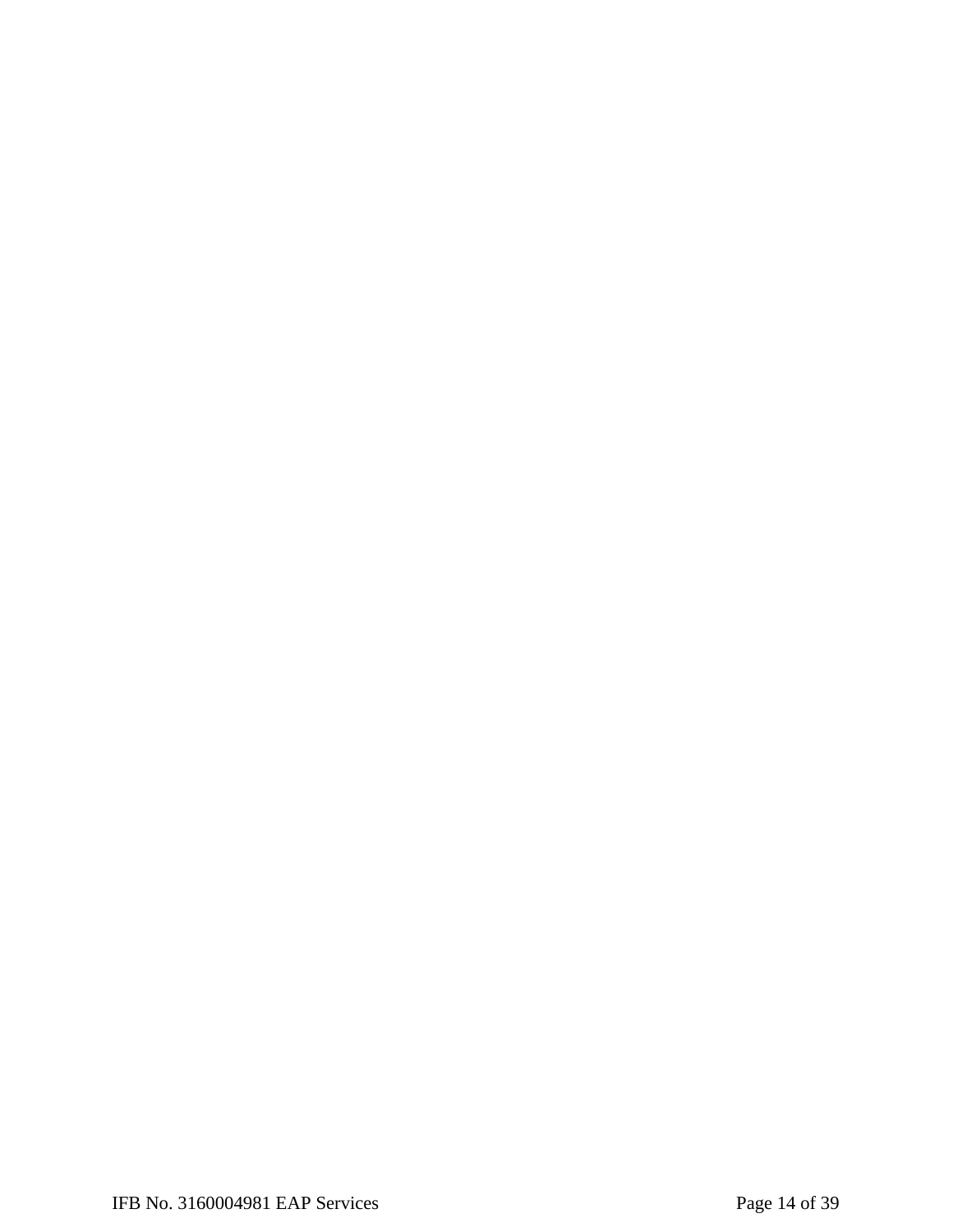### **ATTACHMENT A BID COVER SHEET**

The Mississippi Department of Child Protection Services (hereinafter "MDCPS," "Agency," or "State") is soliciting bids from qualified bidders to provide Employee Assistance Program Services for MDCPS. The vendor will perform services as outlined in IFB No. 3160004981.

#### **PLEASE MARK YOUR ENVELOPE:**

**Employee Assistance Program (EAP) Services IFB No. 3160004981 Opening: April 22, 2022, 10:00 AM, CT Mississippi Department of Child Protection Services Division of Procurement & Contracts Attention: Deanisha Hopson 750 North State Street Jackson, Mississippi 39202 SEALED BID—DO NOT OPEN**

| Name of Company:                                             |
|--------------------------------------------------------------|
|                                                              |
|                                                              |
|                                                              |
|                                                              |
| Company Representative:                                      |
|                                                              |
| Fax: $\qquad \qquad$                                         |
| E-Mail: $\qquad \qquad$                                      |
| <b>FEIN/EIN</b> # (if company, corporation, or partnership): |

**SSN** *(if individual)***:**

# **In addition to providing the above contact information, please answer the following questions regarding your company:**

What year was your company started?

How many years and/or months has your company been in the business of performing the services called for in this IFB?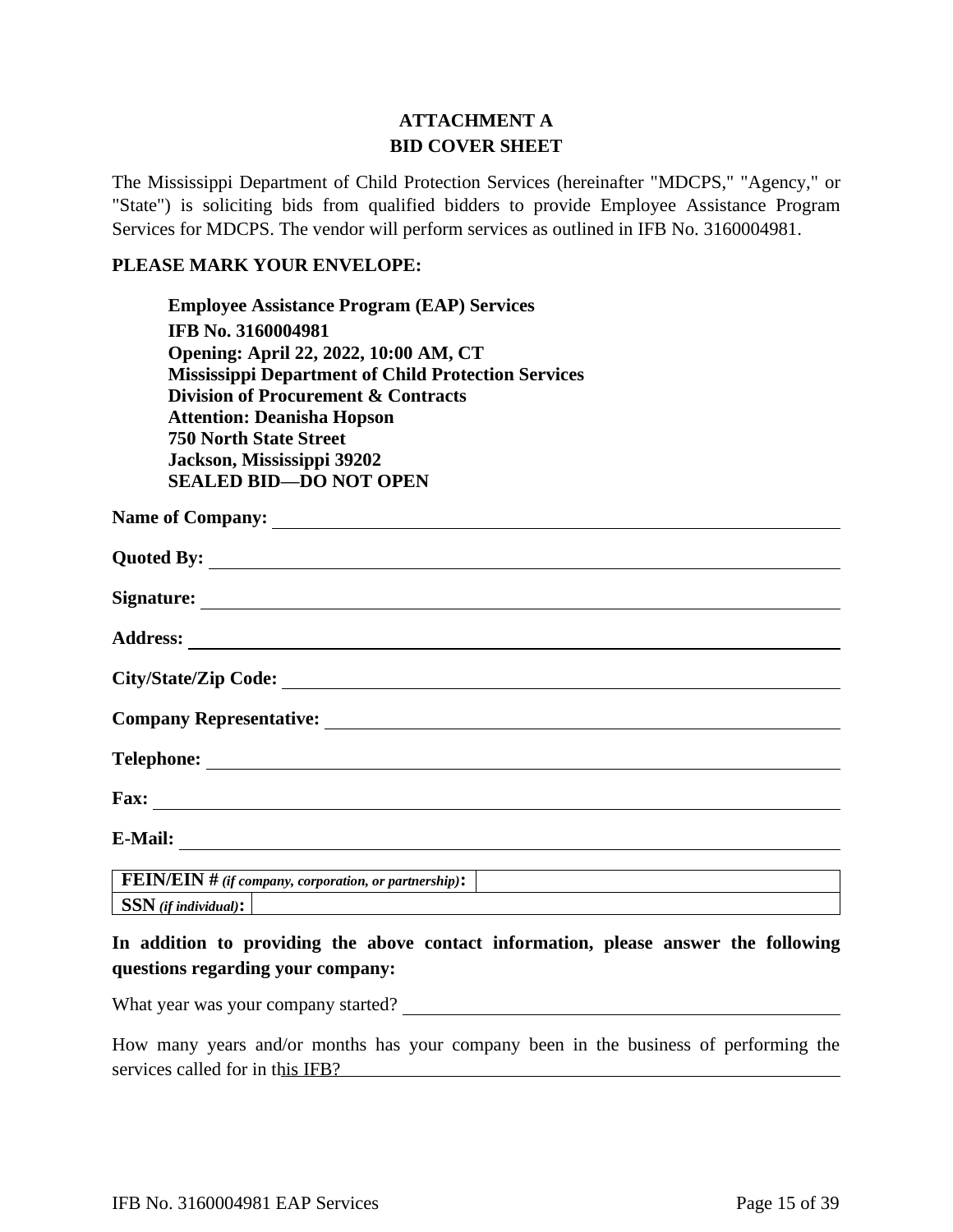Please provide the physical location and mailing address of your company's home office, principal place of business, and place of incorporation.

<u> 1989 - Johann Barn, amerikansk politiker (d. 1989)</u>

<u> 1989 - Andrea Station Barbara, actor a component de la componentación de la componentación de la componentaci</u>

If your company is not physically located in the State of MS, how will you supply EAP Services for MDCPS Offices in the State of MS?

Is your company currently for sale or involved in any transaction to expand or to become acquired by another business entity? If yes, please discuss the impact both in organizational and directional terms.

List all licenses or permits your company possesses that are applicable to performing the services required in this IFB.

For how many customers has your company provided EAP Services in the past two (2) years?

<u> 1989 - Andrea Santa Andrea Santa Andrea Santa Andrea Santa Andrea Santa Andrea Santa Andrea Santa Andrea San</u>

Is your company licensed and/or certified to perform EAP Services as required by any and all applicable federal and state law(s)?

Describe any specific services which your company offers along with any specialized experience, certification, and/or education of your current staff.

<u> 1989 - Johann Stoff, amerikansk politiker (\* 1908)</u>

and the control of the control of the control of the control of the control of the control of the control of the

If your company is not physically located in multiple locations throughout the state, how will you supply the services outlined in the IFB?

<u> 1989 - Johann Barbara, martxa alemaniar a</u>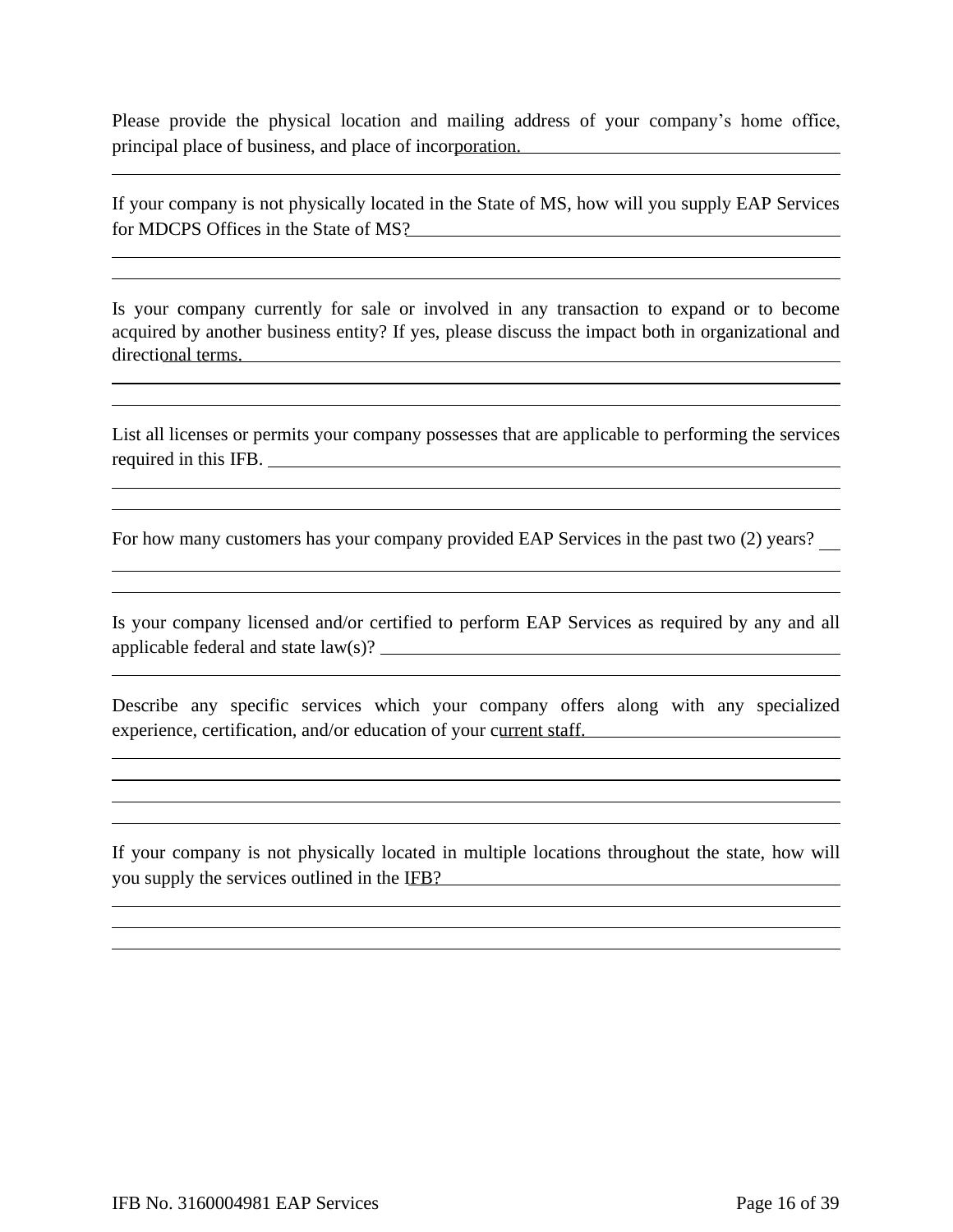# **ATTACHMENT B BID FORM FOR EMPLOYEE ASSISTANCE PROGRAM SERVICES**

| <b>Company</b> | <b>Company Representative</b> | <b>Telephone</b> |
|----------------|-------------------------------|------------------|
|                |                               |                  |

The pricing quoted must be inclusive of, but not limited to the following:

| All required labor            | All required equipment and materials       |
|-------------------------------|--------------------------------------------|
| All required profit           | Any and all other costs associated with    |
| All required overhead         | performing the services                    |
| All required insurance        | All required business and professional li- |
| All required transportation   | censes, permits, fees, etc. (if any)       |
| All required fuel and mileage |                                            |

**Pricing Structure:** All pricing for Employee Assistance Program (EAP) Services includes all associated costs with no additional or hidden fees. Compensation for services will be in the form of a Firm Fixed Price Agreement. A unit price shall be given for each service, and that unit price shall be the same throughout the Contract.



By signing below, the Company Representative certifies that he/she has authority to bind the company, and further acknowledges on behalf of the company:

- 1. That he/she has thoroughly read and understands this IFB and the attachments thereto;
- 2. That the company meets all requirements and acknowledges all certifications contained in this IFB and the attachments thereto;
- 3. That the company agrees to all provisions of this IFB and the attachments thereto;
- 4. That the company will perform, without delay, the services required at the prices quoted in this **Attachment B**; and
- 5. That, to the best of its knowledge and belief, the cost or pricing data submitted is accurate, complete, and current as of the submission date.
- 6. That the company has, or will secure, at its own expense, applicable personnel who shall be qualified to perform the duties required to be performed under this IFB.
- 7. That the company can and will meet all required laws, regulations, and/or procedures related to Employee Assistance Program Services and represents that it is licensed, certified and possesses the requisite credentials to perform these services. Further, if the company is the successful bidder and the material, equipment, etc., delivered is subsequently found to be deficient pursuant to any federal and state laws and regulations in effect on the date of delivery, all costs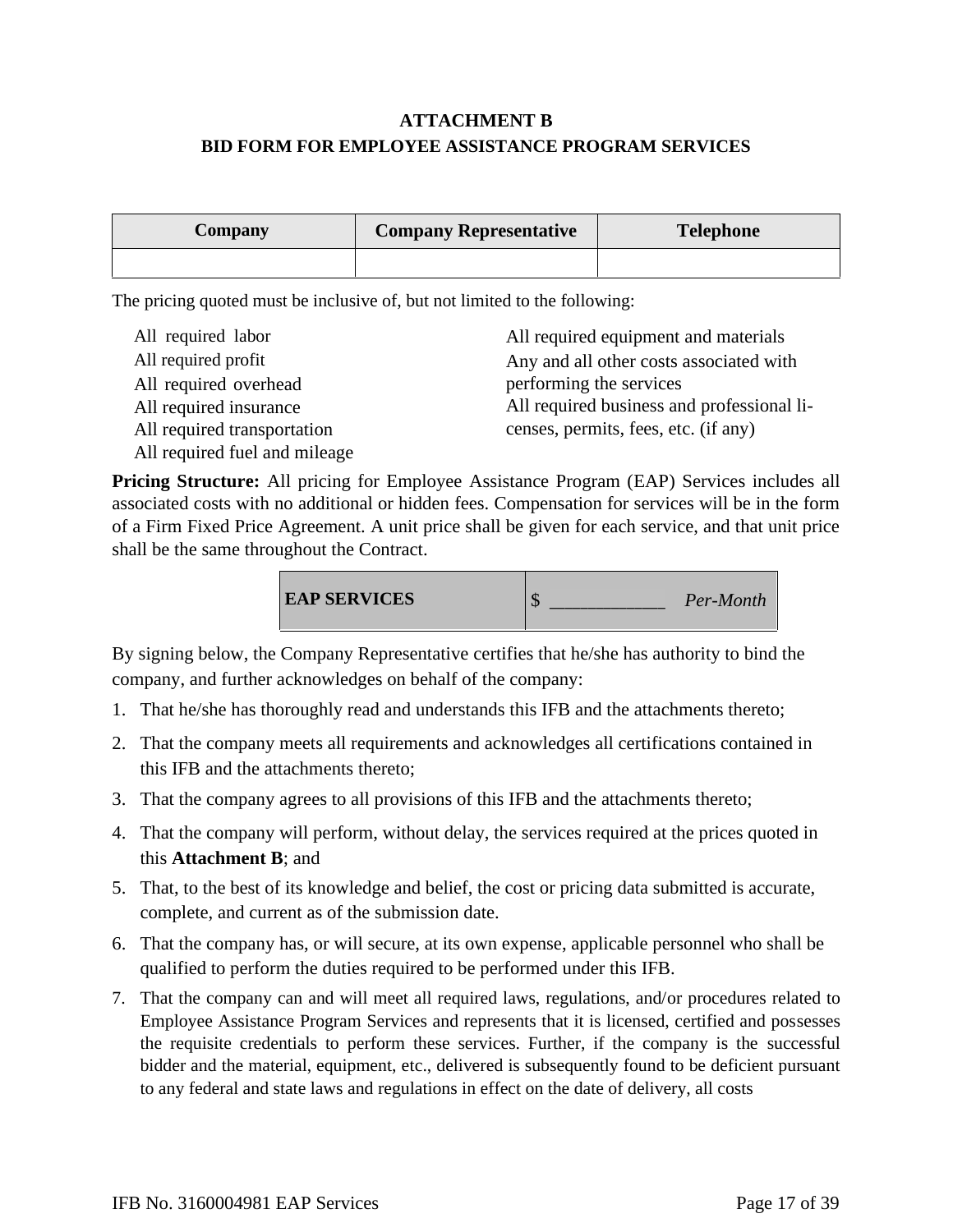necessary to bring the material, equipment, etc. into compliance with requirements shall borne solely by Company.

- 8. **NON-DEBARMENT** By submitting a bid, the bidder certifies that it is not currently debarred from submitting bids for contracts issued by any political subdivision or agency of the State of Mississippi or federal government and that it is not an agent of a person or entity that is currently debarred from submitting bids for contracts issued by any political subdivision or agency of the State of Mississippi or federal government.
- 9. **INDEPENDENT PRICE DETERMINATION -** The bidder certifies that the prices submitted in response to the solicitation have been arrived at independently and without, for the purpose of restricting competition, any consultation, communication, or agreement with any other bidder or competitor relating to those prices, the intention to submit a bid, or the methods or factors used to calculate the bid offered.
- 10. **PROSPECTIVE CONTRACTOR'S REPRESENTATION REGARDING CONTINGENT FEES -** The prospective contractor represents as a part of such Contractor's bid or proposal that such Contractor **has/has not** *(please circle applicable word or words)* retained any person or agency on a percentage, commission, or other contingent arrangement to secure this contract.
- 11. **REPRESENTATION REGARDING CONTINGENT FEES -** The Contractor represents that it **has/has not** *(please circle applicable word or words)* retained a person to solicit or secure a State contract upon an agreement or understanding for a commission, percentage, brokerage, or other contingent fee, except as disclosed in the Contractor's bid or proposal.
- 12. **REPRESENTATION REGARDING GRATUITIES -** The bidder, offeror, or contractor represents that it has not violated, is not violating, and promises that it will not violate the prohibition against gratuities set forth in Section 6-204 (Gratuities) of the *Mississippi Public Procurement Review Board Office of Personal Service Contract Review Rules and Regulations.*

| Signature:           | Date:         |  |
|----------------------|---------------|--|
| Name:                | <b>Title:</b> |  |
| <b>Company Name:</b> |               |  |

*Note: Please be sure to circle the applicable word or words on numbers 8 (Prospective Contractor's Representation Regarding Contingent Fees) and 9 (Representation Regarding Contingent Fees) above. Failure to circle the applicable word or words and/or to sign the bid form may result in the bid being rejected as non-responsive. Modifications or additions to any portion of this bid document may be cause for rejection of the bid.*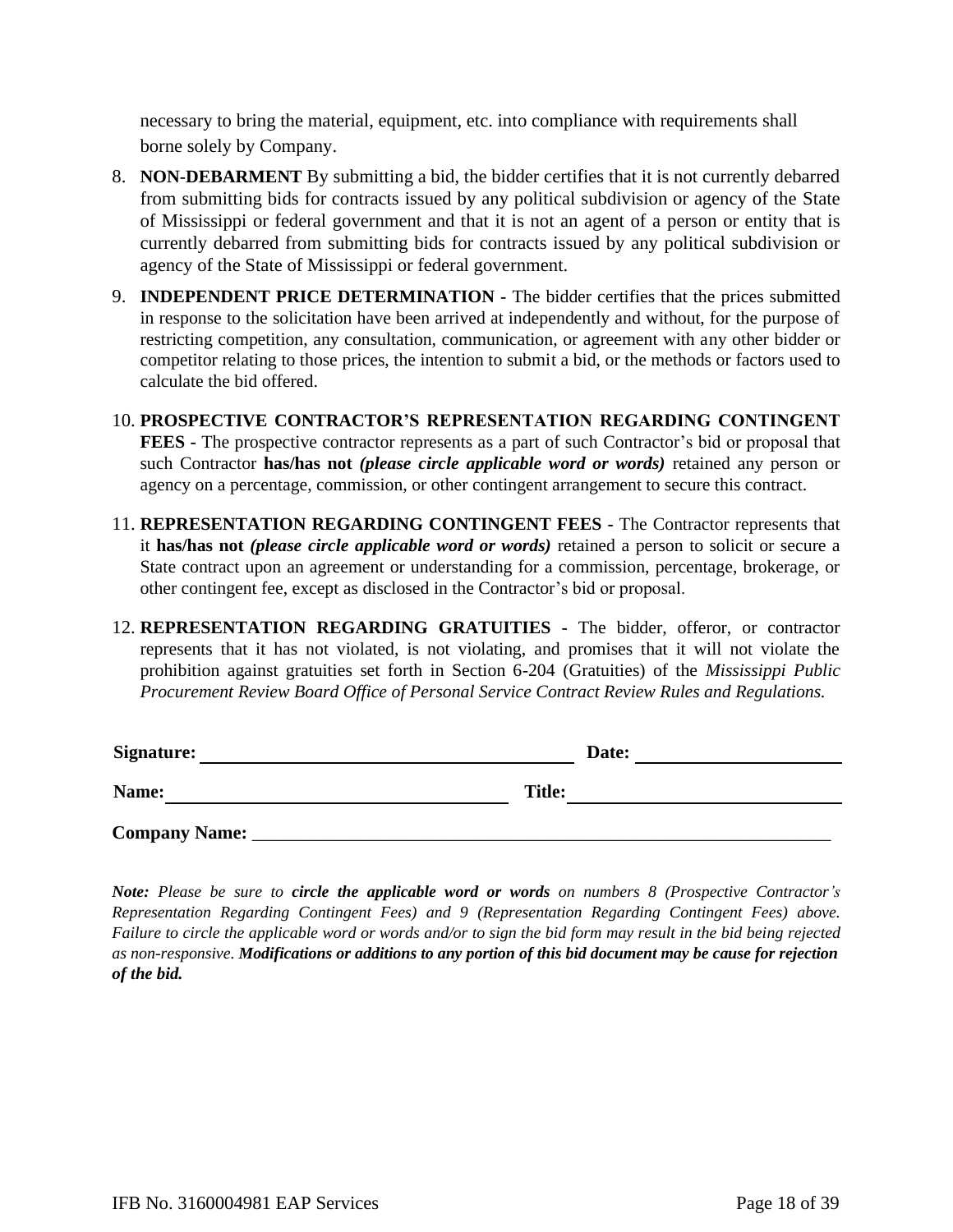# **ATTACHMENT C REFERENCES**

| <b>REFERENCE 1</b>                                                                                                               |
|----------------------------------------------------------------------------------------------------------------------------------|
|                                                                                                                                  |
|                                                                                                                                  |
|                                                                                                                                  |
|                                                                                                                                  |
|                                                                                                                                  |
|                                                                                                                                  |
|                                                                                                                                  |
|                                                                                                                                  |
| <b>Alternative Contact Person (optional):</b>                                                                                    |
|                                                                                                                                  |
|                                                                                                                                  |
| E-mail:                                                                                                                          |
| <b>REFERENCE 2</b>                                                                                                               |
|                                                                                                                                  |
|                                                                                                                                  |
|                                                                                                                                  |
| <b>Address:</b>                                                                                                                  |
|                                                                                                                                  |
|                                                                                                                                  |
|                                                                                                                                  |
|                                                                                                                                  |
| <b>Alternative Contact Person (optional):</b>                                                                                    |
|                                                                                                                                  |
|                                                                                                                                  |
| E-mail:                                                                                                                          |
| <b>REFERENCE 3</b>                                                                                                               |
|                                                                                                                                  |
|                                                                                                                                  |
|                                                                                                                                  |
| <b>Address:</b>                                                                                                                  |
|                                                                                                                                  |
|                                                                                                                                  |
|                                                                                                                                  |
| E-mail:<br><u> 1989 - Johann John Stein, synsk politik foar de oarnal fan it ferstjer fan de oarnal fan it ferstjer fan de o</u> |
| <b>Alternative Contact Person (optional):</b>                                                                                    |
|                                                                                                                                  |
|                                                                                                                                  |
| E-mail:                                                                                                                          |
| <b>REFERENCE 4</b>                                                                                                               |
|                                                                                                                                  |
|                                                                                                                                  |
| Dates of Service: <u>Contract of Service</u> Contract of Service Contract of Service:                                            |
|                                                                                                                                  |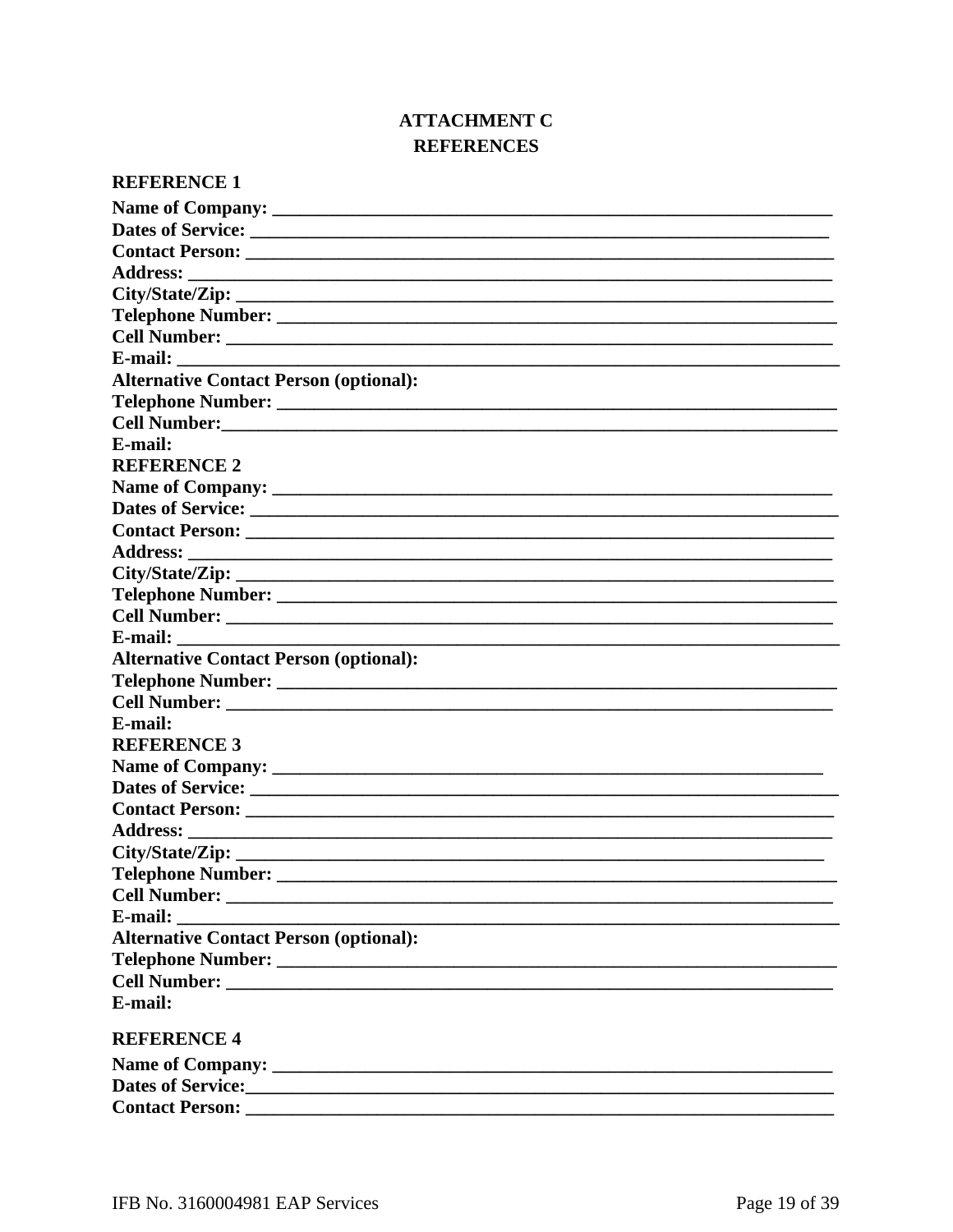| City/State/Zip:                                         |
|---------------------------------------------------------|
|                                                         |
|                                                         |
|                                                         |
| <b>Alternative Contact Person (optional):</b>           |
|                                                         |
|                                                         |
| E-mail:                                                 |
| <b>REFERENCE 5</b>                                      |
|                                                         |
| Dates of Service: New York Changes and Service Services |
|                                                         |
|                                                         |
|                                                         |
|                                                         |
|                                                         |
|                                                         |
| <b>Alternative Contact Person (optional):</b>           |
|                                                         |
|                                                         |
| E-mail:                                                 |

**Bidder may submit as many references as desired by submitting as many additional copies of Attachment C, References, as deemed necessary. References will be contacted in order listed until two references have been interviewed and Reference Score Sheets completed for each of the two references. No further references will be contacted; however, bidders are encouraged to submit additional references to ensure that at least two references are available for interview. MDCPS must be able to contact two references within two (2) business days of bid opening to be considered responsive.**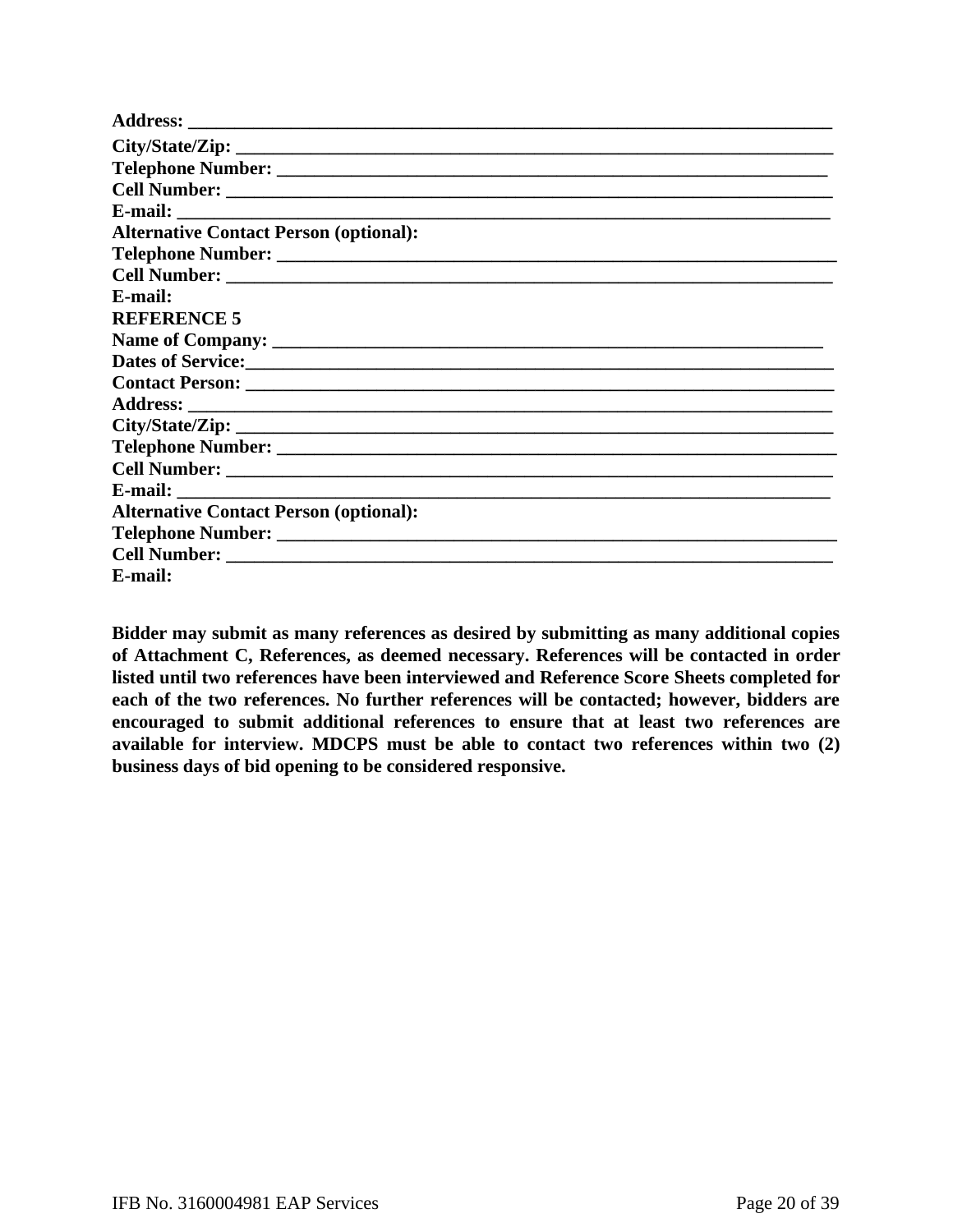# **ATTACHMENT D REFERENCE SCORE SHEET**

#### **\*\*TO BE COMPLETED BY MDCPS STAFF ONLY\*\***

| <b>Questions</b>                                                      |     | <b>Response</b><br>(Circle One) |  |
|-----------------------------------------------------------------------|-----|---------------------------------|--|
|                                                                       |     |                                 |  |
| Satisfied with the services provided? If no, please explain.          | Yes | N <sub>o</sub>                  |  |
| Vendor easy to work with when scheduling EAP Services?                | Yes | N <sub>0</sub>                  |  |
| Were the EAP Services completed on time and within budget?            | Yes | N <sub>0</sub>                  |  |
| Vendor listened when you had an issue and readily offered a solution? | Yes | N <sub>0</sub>                  |  |
| (If never had an issue, please check here ____.)                      |     |                                 |  |
| Would you enter into a contract with them again?                      | Yes | N <sub>0</sub>                  |  |
| Would you recommend them?                                             | Yes | N <sub>0</sub>                  |  |

Each "yes" is one point; each "no" is zero points. Bidder must have a minimum score of "6" from two references (total of "12" points) to be considered responsible and for its bid to be considered.

Score:

| Do you have any business, professional or personal interest in the bidder's | Yes No |  |
|-----------------------------------------------------------------------------|--------|--|
| organization? If yes, please explain.                                       |        |  |

**\_\_\_\_\_\_\_\_\_\_\_\_\_\_\_\_\_\_\_\_\_\_\_\_\_\_\_\_\_\_\_\_\_\_\_\_\_\_\_\_\_\_\_\_\_\_\_\_\_\_\_\_\_\_\_\_\_\_\_\_\_\_\_\_\_\_\_\_\_\_\_\_\_\_\_\_\_\_ \_\_\_\_\_\_\_\_\_\_\_\_\_\_\_\_\_\_\_\_\_\_\_\_\_\_\_\_\_\_\_\_\_\_\_\_\_\_\_\_\_\_\_\_\_\_\_\_\_\_\_\_\_\_\_\_\_\_\_\_\_\_\_\_\_\_\_\_\_\_\_\_\_\_\_\_\_\_ \_\_\_\_\_\_\_\_\_\_\_\_\_\_\_\_\_\_\_\_\_\_\_\_\_\_\_\_\_\_\_\_\_\_\_\_\_\_\_\_\_\_\_\_\_\_\_\_\_\_\_\_\_\_\_\_\_\_\_\_\_\_\_\_\_\_\_\_\_\_\_\_\_\_\_\_\_\_**

**\_\_\_\_\_\_\_\_\_\_\_\_\_\_\_\_\_\_\_\_\_\_\_\_\_\_\_\_\_\_\_\_\_\_\_\_\_\_\_\_\_\_\_\_\_\_\_\_\_\_\_\_\_\_\_\_\_\_\_\_\_\_\_\_\_\_\_\_\_\_\_\_\_\_\_\_\_\_**

Notes: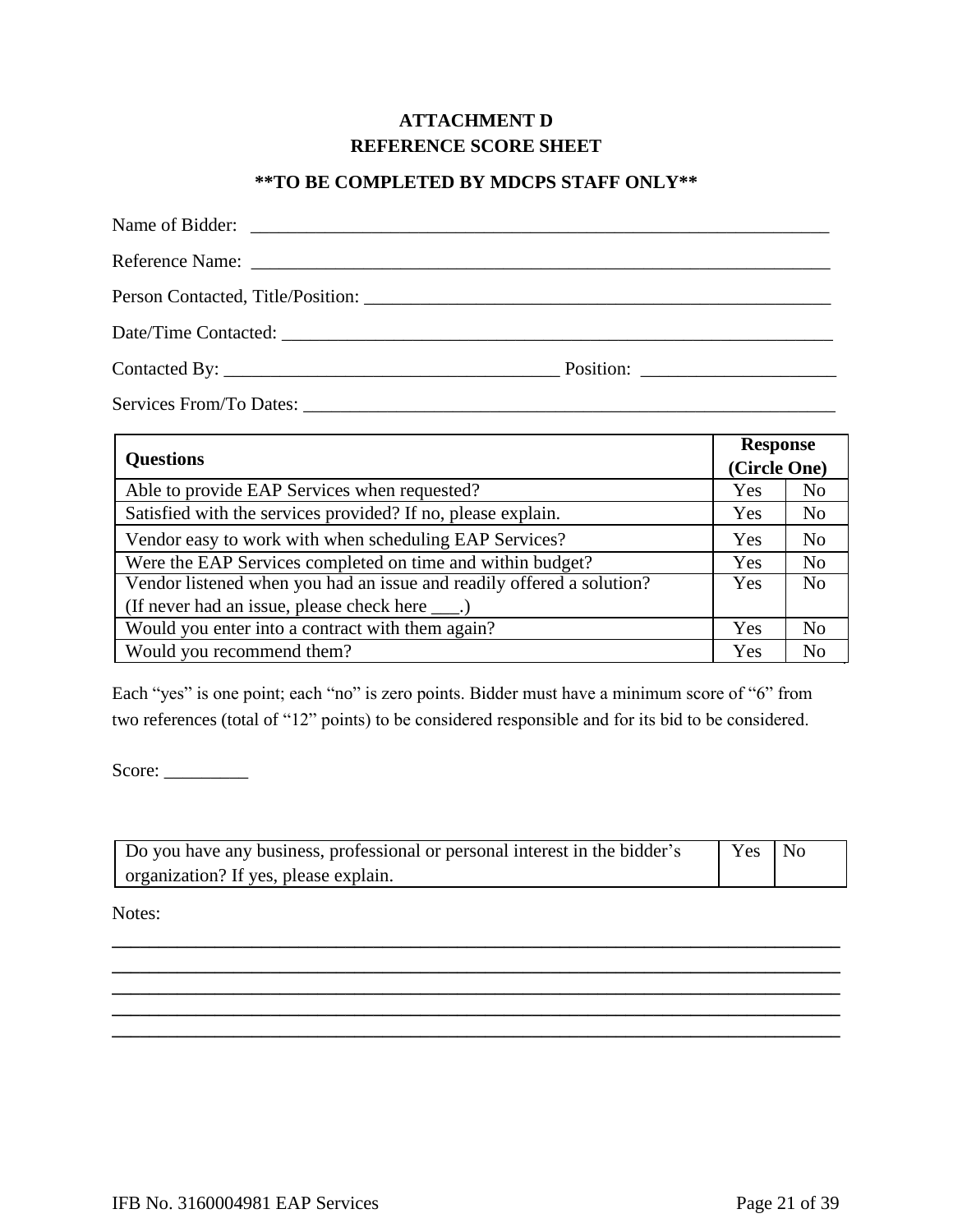# **ATTACHMENT E PROPRIETARY INFORMATION FORM**

The Respondent should mark any and all pages of this response considered to contain proprietary information. Such pages may remain confidential in accordance with Mississippi Code Annotated §§25-61-9 and 79-23-1 (1972, as amended). Each page of this response considered, by the Respondent, to contain trade secrets or other confidential commercial/financial information should be marked in the upper right-hand corner with the word "CONFIDENTIAL." Any pages not marked accordingly will be subject to review by the general public after the award of the contract. Requests to review the proprietary information will be handled in accordance with applicable legal procedures. Failure to clearly identify trade secrets or other confidential commercial/financial in-formation may result in that information being released in a public records request.

For all procurement contracts awarded by state agencies, the provisions of the contract which contain the personal or professional services provided, the price to be paid, and the term of the contract shall not be deemed to be a trade secret, or confidential commercial or financial information, and shall be available for examination, copying, or reproduction.

If applicable, please indicate which parts/pages below that the contractor wishes to designate as proprietary. In addition, provide the specific statutory authority for the exemption. If this is not applicable, please indicate with "N/A" below.

1.

2.

3.

4.

5.

By signing below, I understand failure to clearly mark proprietary information as identified above may result in disclosure of such information as it will be subject to review by the general public after the award of the contract.

\_\_\_\_\_\_\_\_\_\_\_\_\_\_\_\_\_\_\_\_\_\_\_\_\_\_\_\_\_\_\_\_\_\_\_\_\_\_\_\_\_\_\_\_\_\_\_\_\_\_\_\_\_\_\_\_\_ \_\_\_\_\_\_\_\_\_\_\_\_\_\_\_\_\_\_

Signature of Authorized Official/ Title Date *(No stamped signature)*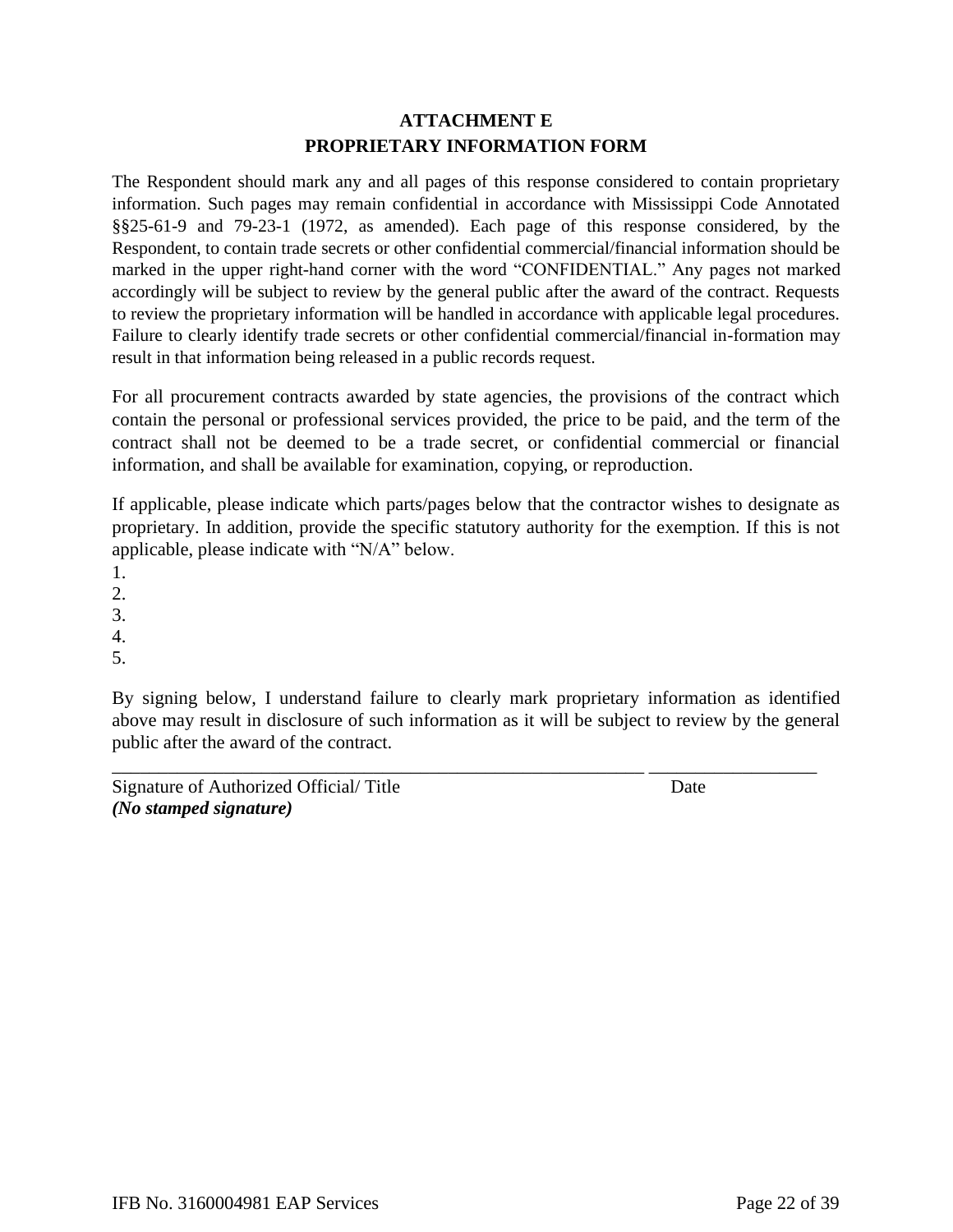# **ATTACHMENT F DEBARMENT VERIFICATION FORM**

## *Please Print/Type Clearly in Blue Ink*

| Subgrantee's/Contractor's Name                                                   |  |
|----------------------------------------------------------------------------------|--|
| Authorized Official's Name                                                       |  |
| <b>DUNS</b> Number                                                               |  |
| Address                                                                          |  |
| <b>Phone Number</b>                                                              |  |
| registered<br>with<br>currently<br>Are<br>you<br>www.sam.gov (Respond Yes or No) |  |
| Registration Status (Type Active or Inactive)                                    |  |
| Active Exclusions ( <i>Type Yes or No</i> )                                      |  |

#### **Federal Debarment Certification:**

By signing below, I hereby certify that the set of the list is not on the list *(Subgrantee's Name/Contractor's Name)* for federal debarment on www.sam.gov -System for Award Management.

#### **State of Mississippi Debarment Certification:**

By signing below, I hereby certify that the set of the list is not on the list *(Subgrantee's Name/Contractor's Name)*

for debarment for doing business within the State of Mississippi or with any Mississippi State Agencies.

#### **Partnership Debarment Certification:**

By signing below, I hereby certify that all entities who are in partnership through this contract with MDCPS (subcontractors, subrecipients, et al.) are not on the federal debarment list on www.sam.gov – System for Award Management or the State of Mississippi debarment list. Proof of documentation of partnership verification with SAM shall be kept on file and the debarment status shall be checked prior to submission of every contract/subgrant and modification to MDCPS.

\_\_\_\_\_\_\_\_\_\_\_\_\_\_\_\_\_\_\_\_\_\_\_\_\_\_\_\_\_\_\_\_\_\_\_\_\_\_\_\_\_\_ \_\_\_\_\_\_\_\_\_\_\_\_\_\_\_\_\_\_\_

Signature of Authorized Official Date *(No stamped signature)*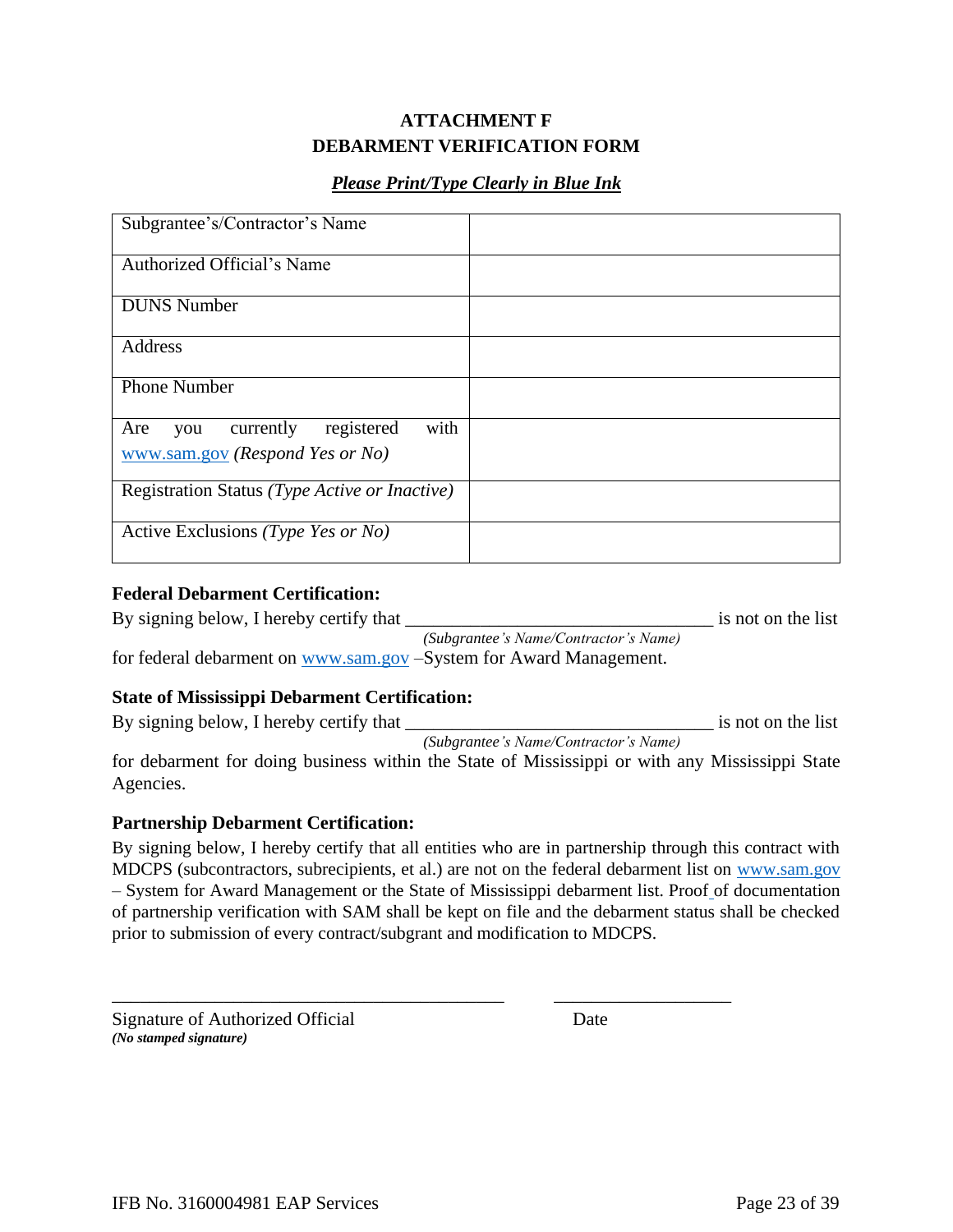#### **ATTACHMENT G**

#### **REQUIRED CLAUSES FOR SERVICE CONTRACTS RESULTING FROM THIS IFB**

- 1. Applicable Law. The contract shall be governed by and construed in accordance with the laws of the State of Mississippi, excluding its conflicts of laws, provisions, and any litigation with respect thereto shall be brought in the courts of the State. Contractor shall comply with applicable federal, state, and local laws and regulations.
- 2. Approval Clause. It is understood that if this contract requires approval by the Public Procurement Review Board (PPRB) and/or the Mississippi Department of Finance and Administration Office of Personal Service Contract Review (OPSCR) and this contract is not approved by the PPRB and/or OPSCR, it is void and no payment shall be made hereunder.
- 3. Availability of Funds. It is expressly understood and agreed that the obligation of the MDCPS to proceed under this agreement is conditioned upon the appropriation of funds by the Mississippi State Legislature and the receipt of state and/or federal funds. If the funds anticipated for the continuing fulfillment of the agreement are, at any time, not forthcoming or insufficient, either through the failure of the federal government to provide funds or of the State of Mississippi to appropriate funds or the discontinuance or material alteration of the program under which funds were provided or if funds are not otherwise available to the MDCPS, the MDCPS shall have the right upon ten (10) working days written notice to Contractor, to terminate this agreement without damage, penalty, cost or expenses to the MDCPS of any kind whatsoever. The effective date of termination shall be as specified in the notice of termination.
- 4. Compliance with Laws. Contractor understands that the MDCPS is an equal opportunity employer and therefore, maintains a policy which prohibits unlawful discrimination based on race, color, creed, sex, age, national origin, physical handicap, disability, genetic information, or any other consideration made unlawful by federal, state, or local laws. All such discrimination is unlawful, and Contractor agrees during the term of the agreement that Contractor will strictly adhere to this policy in its employment practices and provision of services. Contractor shall comply with, and all activities under this agreement shall be subject to, all applicable federal, State of Mississippi, and local laws and regulations, as now existing and as may be amended or modified.
- 5. E-Payment. Contractor agrees to accept all payments in United States currency via the State of Mississippi's electronic payment and remittance vehicle. The MDCPS agrees to make payment in accordance with Mississippi law on "Timely Payments for Purchases by Public Bodies," which generally provides for payment of undisputed amounts by the MDCPS within forty-five (45) days of receipt of invoice. Mississippi Code Annotated § 31-7-301 *et seq*.
- 6. E-Verification. If applicable, Contractor represents and warrants that it will ensure its compliance with the Mississippi Employment Protection Act of 2008 and will register and participate in the status verification system for all newly hired employees. Mississippi Code Annotated §§ 71-11-1 *et seq*. The term "employee" as used herein means any person that is hired to perform work within the State of Mississippi. As used herein, "status verification system" means the Illegal Immigration Reform and Immigration Responsibility Act of 1996 that is operated by the United States Department of Homeland Security, also known as the E-Verify Program, or any other successor electronic verification system replacing the E-Verify Program. Contractor agrees to maintain records of such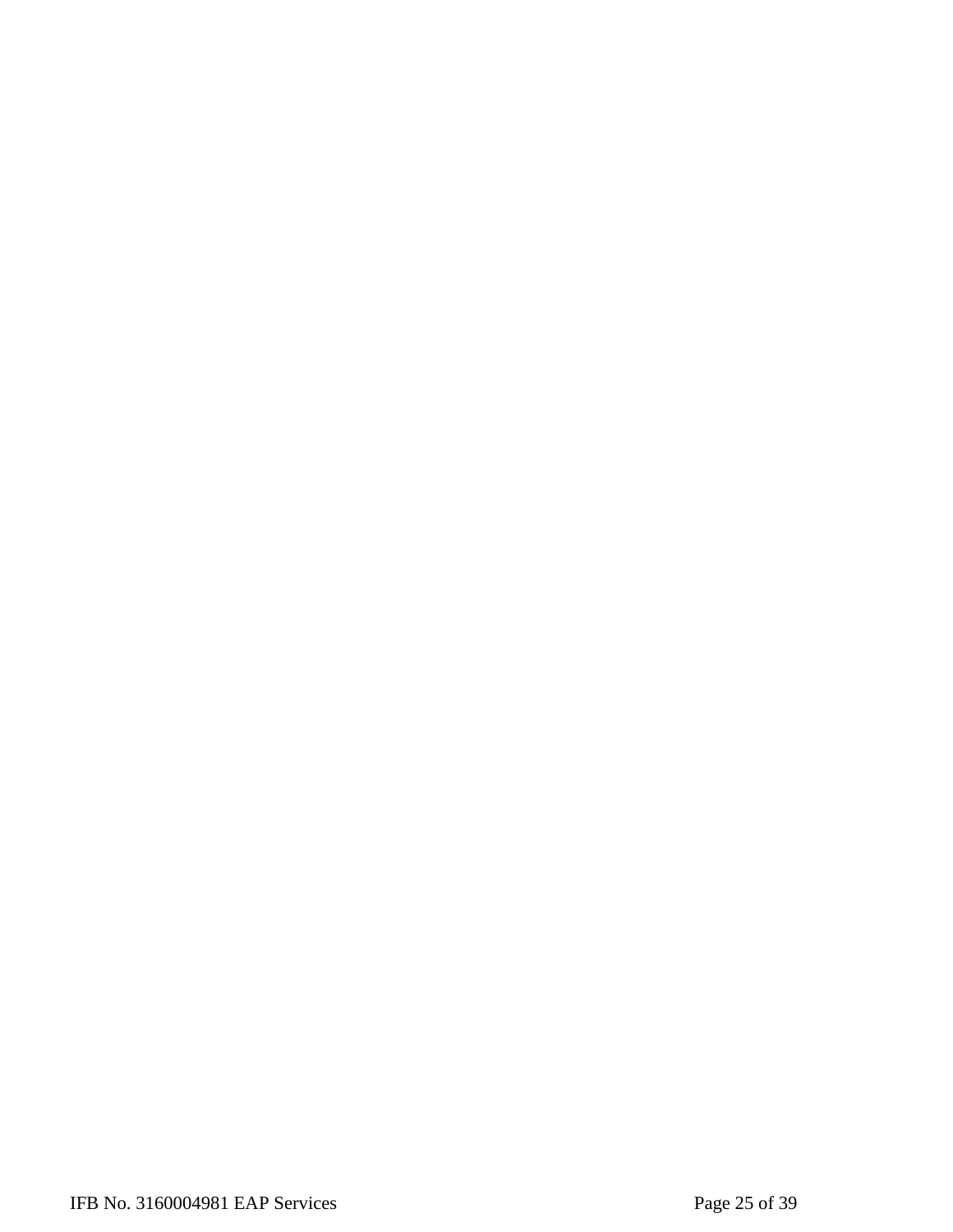compliance. Upon request of the State and after approval of the Social Security Administration or Department of Homeland Security when required, Contractor agrees to provide a copy of each such verification. Contractor further represents and warrants that any person assigned to perform services hereafter meets the employment eligibility requirements of all immigration laws. The breach of this agreement may subject Contractor to the following:

- a. termination of this contract for services and ineligibility for any state or public contract in Mississippi for up to three (3) years with notice of such cancellation/termination being made public; or
- b. the loss of any license, permit, certification or other document granted to Contractor by an agency, department or governmental entity for the right to do business in Mississippi for up to one (1) year; or,
- c. both. In the event of such cancellation/termination, Contractor would also be liable for any additional costs incurred by the State due to Contract cancellation or loss of license or permit to do business in the State.
- 7. Insurance. Contractor represents that it will maintain workers' compensation insurance which shall inure to the benefit of all Contractor's personnel provided hereunder; and comprehensive general liability or professional liability insurance, with minimum limits of \$1,000,000.00 per occurrence. All workers' compensation, comprehensive general liability, and professional liability insurance will provide coverage to the State of Mississippi as an additional insured. The MDCPS reserves the right to request from carriers, certificates of insurance regarding the required coverage. Insurance carriers must be licensed or hold a Certificate of Authority from the Mississippi Department of Insurance. Contractor will furnish MDCPS a certificate of insurance providing the aforesaid coverage, prior to the commencement of performance under this Agreement and upon request by MDCPS at any time during the contract period. Such certificate shall contain provisions that coverage afforded under the policies shall not be cancelled, terminated, or materially altered until at least thirty (30) days prior notice has been given to the MDCPS. Cancellation of the above-mentioned referenced insurance shall be grounds for termination of this contract. Failure on the part of the Contractor to procure or maintain the required insurance and provide proof thereof to MDCPS shall constitute a material breach of the contract upon which the MDCPS may immediately terminate this Contract.
- 8. Paymode. Payments by state agencies using the State's accounting system shall be made and remittance information provided electronically as directed by the State. These payments shall be deposited into the bank account of Contractor's choice. The State may, at its sole discretion, require Contractor to electronically submit invoices and supporting documentation at any time during the term of this Agreement. Contractor understands and agrees that the State is exempt from the payment of taxes. All payments shall be in United States currency.
- 9. Procurement Regulations. The contract shall be governed by the applicable provisions of the *Mississippi Public Procurement Review Board Office of Personal Service Contract Review Rules and Regulations*, a copy of which is available at 501 North West Street, Suite 701E, Jackson, Mississippi 39202 for inspection, or downloadable at http://www.dfa.ms.gov.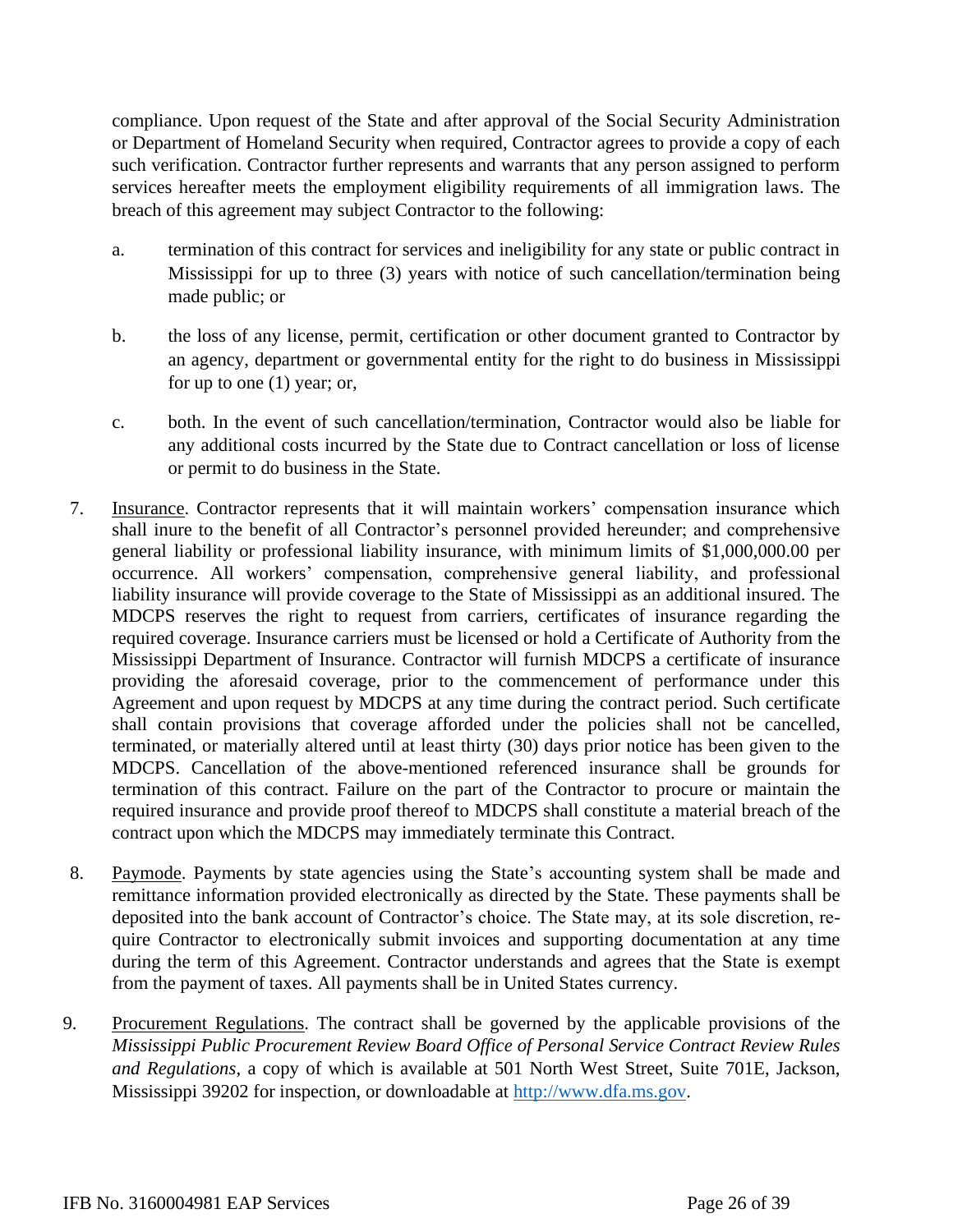- 10. Representation Regarding Contingent Fees. Contractor represents that it has not retained a person to solicit or secure a state contract upon an agreement or understanding for a commission, per-centage, brokerage, or contingent fee, except as disclosed in Contractor's bid.
- 11. Representation Regarding Gratuities. Contractor represents that it has not violated, is not violating, and promises that it will not violate the prohibition against gratuities set forth in Section 6-204 (Gratuities) of the *Mississippi Public Procurement Review Board Office of Personal Service Con-tract Review Rules and Regulations*.

#### 12. Stop Work Order.

- a. *Order to Stop Work:* The Procurement Officer, may, by written order to Contractor at any time, and without notice to any surety, require Contractor to stop all or any part of the work called for by this contract. This order shall be for a specified period not exceeding 90 days after the order is delivered to Contractor, unless the parties agree to any further period. Any such order shall be identified specifically as a stop work order issued pursuant to this clause. Upon receipt of such an order, Contractor shall forthwith comply with its terms and take all reasonable steps to minimize the occurrence of costs allocable to the work covered by the order during the period of work stoppage. Before the stop work order expires, or within any further period to which the parties shall have agreed, the Procurement Officer shall either:
	- i. cancel the stop work order; or,
	- ii. terminate the work covered by such order as provided in the Termination for Default clause or the Termination for Convenience clause of this contract.
- b. *Cancellation or Expiration of the Order:* If a stop work order issued under this clause is canceled at any time during the period specified in the order, or if the period of the order or any extension thereof expires, Contractor shall have the right to resume work. An appropriate adjustment shall be made in the delivery schedule or Contractor price, or both, and the contract shall be modified in writing accordingly, if:
	- i. the stop work order results in an increase in the time required for, or in Contractor's cost properly allocable to, the performance of any part of this contract; and,
	- ii. Contractor asserts a claim for such an adjustment within 30 days after the end of the period of work stoppage; provided that, if the Procurement Officer decides that the facts justify such action, any such claim asserted may be received and acted upon at any time prior to final payment under this contract.
- c. *Termination of Stopped Work:* If a stop work order is not canceled and the work covered by such order is terminated for default or convenience, the reasonable costs resulting from the stop work order shall be allowed by adjustment or otherwise.

#### 13. Termination for Convenience.

*a. Termination*. The MDCPS Commissioner or designee may, when the interests of the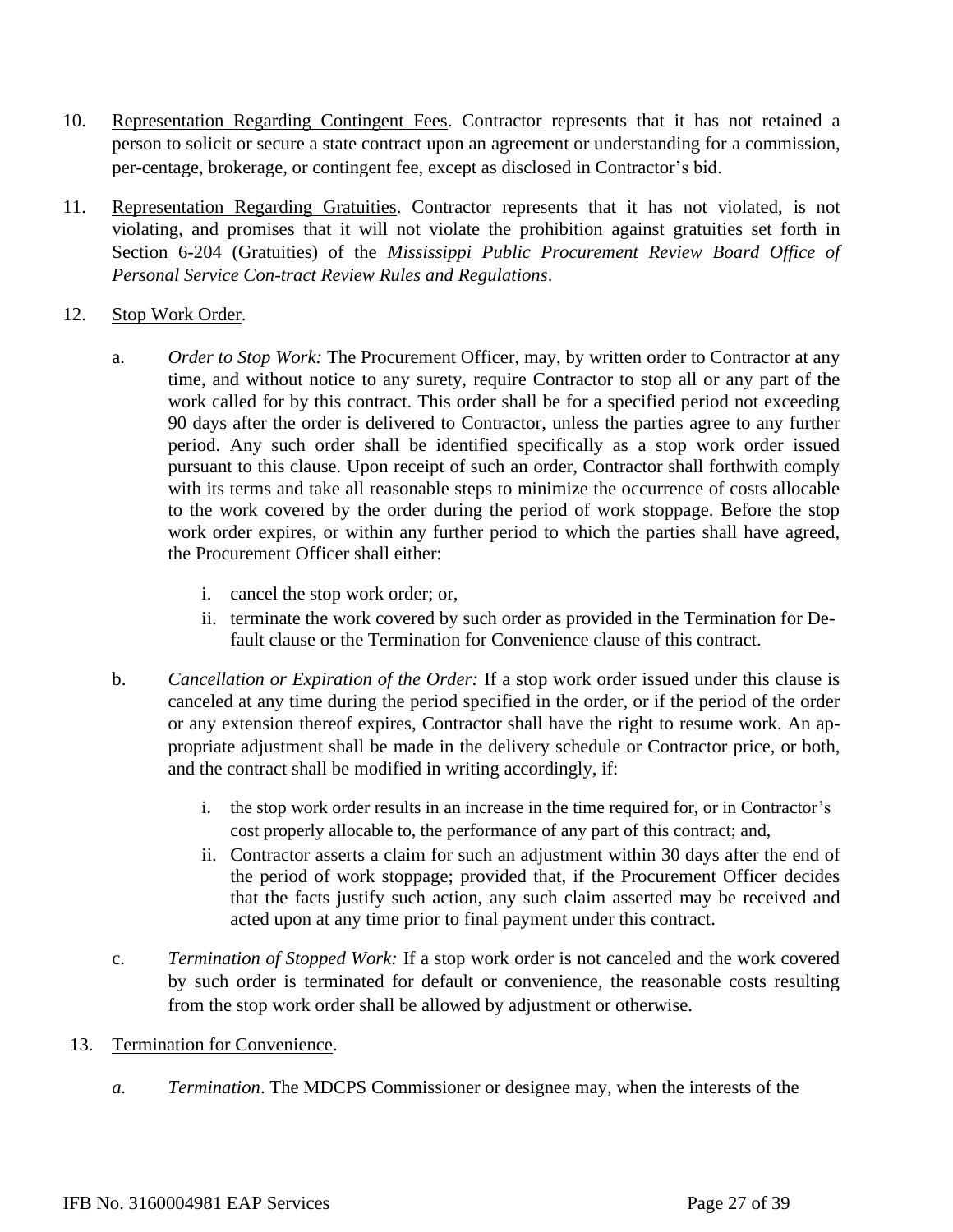State so require, terminate this contract in whole or in part, for the convenience of the State. The MDCPS Commissioner or designee shall give written notice of the termination to Contractor specifying the part of the contract terminated and when termination becomes effective.

*b. Contractor's Obligations*. Contractor shall incur no further obligations in connection with the terminated work and on the date set in the notice of termination Contractor will stop work to the extent specified. Contractor shall also terminate outstanding orders and sub-contracts as they relate to the terminated work. Contractor shall settle the liabilities and claims arising out of the termination of subcontracts and orders connected with the terminated work. The MDCPS Commissioner or designee may direct Contractor to assign Contractor's right, title, and interest under terminated orders or subcontracts to the State. Contractor must still complete the work not terminated by the notice of termination and may incur obligations as are necessary to do so.

#### 14. Termination for Default.

- *a. Default*. If Contractor refuses or fails to perform any of the provisions of this contract with such diligence as will ensure its completion within the time specified in this contract or any extension thereof, or otherwise fails to timely satisfy the contract provisions, or commits any other substantial breach of this contract, the MDCPS Commissioner or designee may notify Contractor in writing of the delay or nonperformance and if not cured in ten (10) days or any longer time specified in writing by the MDCPS Commissioner or de-signee, such officer may terminate Contractor's right to proceed with the contract or such part of the contract as to which there has been delay or a failure to properly perform. In the event of termination in whole or in part, the MDCPS Commissioner or designee may procure similar supplies or services in a manner and upon terms deemed appropriate by the MDCPS Commissioner or designee. Contractor shall continue performance of the contract to the extent it is not terminated and shall be liable for excess costs incurred in pro-curing similar goods or services.
- *b. Contractor's Duties*. Notwithstanding termination of the contract and subject to any directions from the procurement officer, Contractor shall take timely, reasonable, and necessary action to protect and preserve property in the possession of Contractor in which the State has an interest.
- *c. Compensation*. Payment for completed services delivered and accepted by the State shall be at the contract price. The State may withhold from amounts due Contractor such sums as the MDCPS Commissioner or designee deems to be necessary to protect the State against loss because of outstanding liens or claims of former lien holders and to reimburse the State for the excess costs incurred in procuring similar goods and services.
- d. *Excuse for Nonperformance or Delayed Performance*. Except with respect to defaults of subcontractors, Contractor shall not be in default by reason of any failure in performance of this contract in accordance with its terms (including any failure by Contractor to make progress in the prosecution of the work hereunder which endangers such performance) if Con-tractor has notified the MDCPS Commissioner or designee

IFB No. 3160004981 EAP Services Page 28 of 39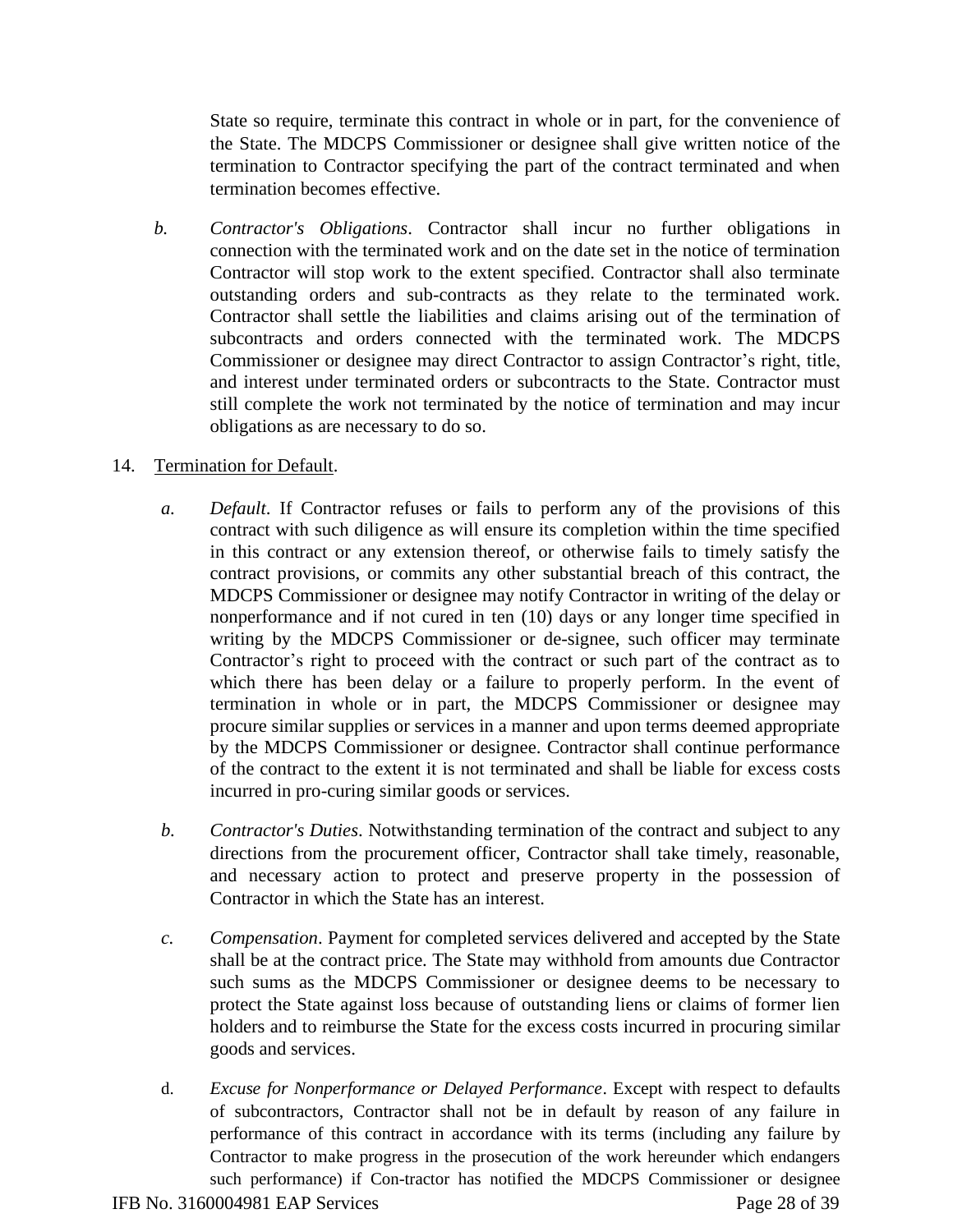within 15 days after the cause of the delay and the failure arises out of causes such as: acts of God; acts of the public enemy; acts of the State and any other governmental entity in its sovereign or contractual capacity; fires; floods; epidemics; quarantine restrictions; strikes or other labor disputes; freight embargoes; or unusually severe weather. If the failure to perform is caused by the failure of a subcontractor to perform or to make progress, and if such failure arises out of causes similar to those set forth above, Contractor shall not be deemed to be in default, unless the services to be furnished by the subcontractor were reasonably obtainable from other sources in sufficient time to permit Contractor to meet the contract requirements. Upon request of Contractor, the MDCPS Commissioner or designee shall ascertain the facts and extent of such failure, and, if such officer determines that any failure to perform was occasioned by any one (1) or more of the excusable causes, and that, but for the excusable cause, Contractor's progress and performance would have met the terms of the contract, the delivery schedule shall be revised accordingly, subject to the rights of the State under the clause entitled in fixed-price contracts, "Termination for Convenience". (As used in this Paragraph of this clause, the term "subcontractor" means subcontractor at any tier).

- *e. Erroneous Termination for Default*. If, after notice of termination of Contractor's right to proceed under the provisions of this clause, it is determined for any reason that the contract was not in default under the provisions of this clause, or that the delay was excusable under the provisions of Paragraph (4) (Excuse for Nonperformance or Delayed Performance) of this clause, the rights and obligations of the parties shall, if the contract contains a clause providing for termination for convenience of the State, be the same as if the notice of termination had been issued pursuant to such clause.
- *f. Additional Rights and Remedies*. The rights and remedies provided in this clause are in addition to any other rights and remedies provided by law or under this contract.
- 15. Termination Upon Bankruptcy. This contract may be terminated in whole or in part by MDCPS upon written notice to Contractor, if Contractor should become the subject of bankruptcy or receivership proceedings, whether voluntary or involuntary, or upon the execution by Contractor of an assignment for the benefit of its creditors. In the event of such termination, Contractor shall be entitled to recover just and equitable compensation for satisfactory work performed under this contract, but in no case shall said compensation exceed the total contract price.
- 16. Trade Secrets, Commercial and Financial Information. It is expressly understood that Mississippi law requires that the provisions of this contract which contain the commodities purchased or the personal or professional services provided, the price to be paid, and the term of the contract shall not be deemed to be a trade secret or confidential commercial or financial information and shall be available for examination, copying, or reproduction.
- 17. Transparency. This contract, including any accompanying exhibits, attachments, and appendices, is subject to the "Mississippi Public Records Act of 1983," and its exceptions. See Mississippi Code Annotated §§ 25-61-1 *et seq.* and Mississippi Code Annotated § 79- 23-1. In addition, this contract is subject to the provisions of the Mississippi Accountability and Transparency Act 2008. Mississippi Code Annotated §§ 27-104-151 *et seq*. Unless exempted from disclosure due to a court-issued protective order, a copy of this executed

IFB No. 3160004981 EAP Services Page 29 of 39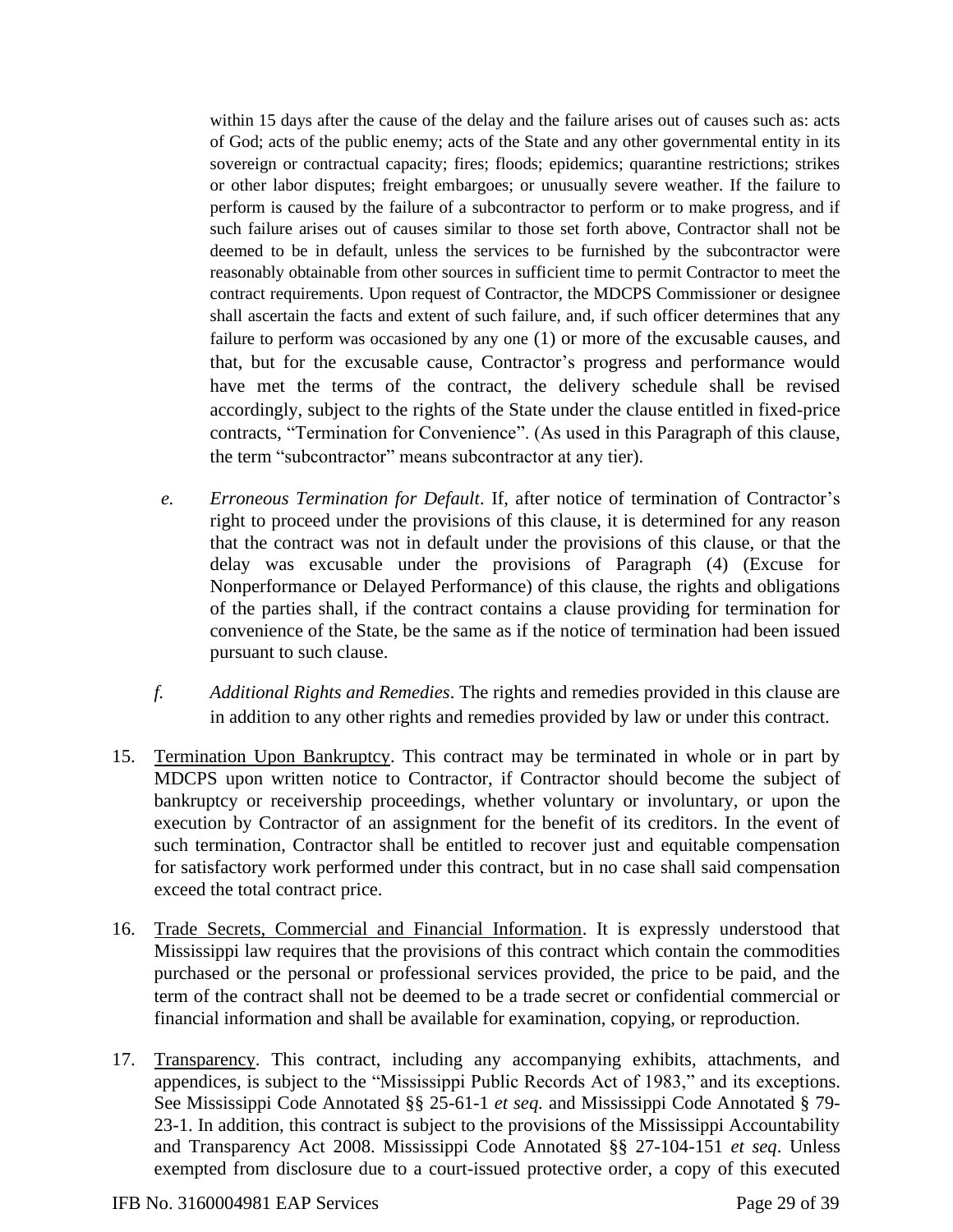contract is required to be posted to the Department of Finance and Administration's independent agency contract website for public access at http://www.transparency.mississippi.gov. Information identified by Contractor as trade secrets, or other proprietary information, including confidential vendor information or any other in-formation which is required confidential by state or federal law or outside the applicable freedom of information statutes, will be redacted.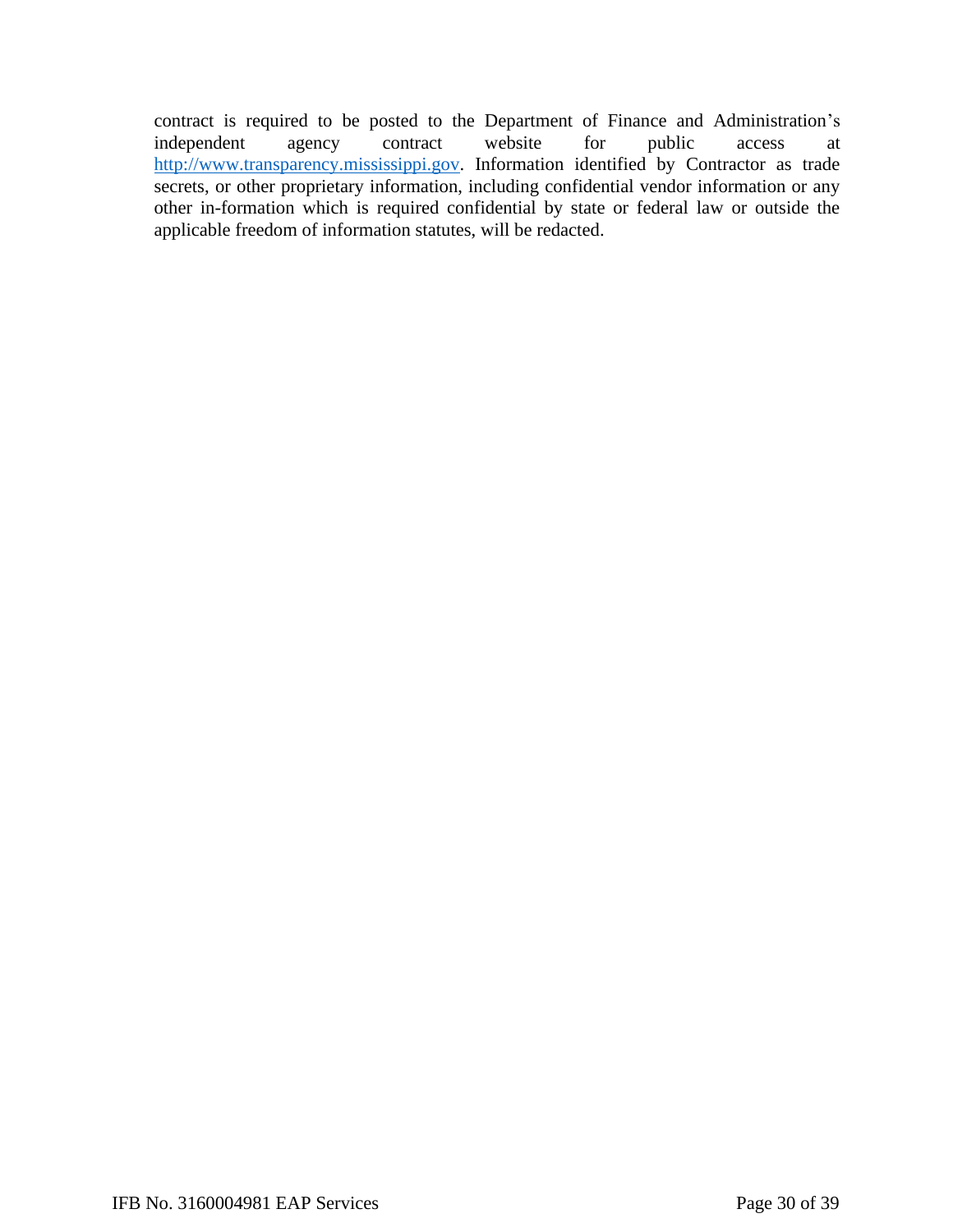# **ATTACHMENT H**

# **OPTIONAL CLAUSES FOR SERVICE CONTRACTS RESULTING FROM THIS IFB**

- 1. Anti-assignment/Subcontracting. Contractor acknowledges that it was selected by the State to per-form the services required hereunder based, in part, upon Contractor's special skills and expertise. Contractor shall not assign, subcontract, or otherwise transfer this agreement, in whole or in part, without the prior written consent of the State, which the State may, in its sole discretion, approve or deny without reason. Any attempted assignment or transfer of its obligations without such con-sent shall be null and void. No such approval by the State of any subcontract shall be deemed in any way to provide for the incurrence of any obligation of the State in addition to the total fixed price agreed upon in this agreement. Subcontracts shall be subject to the terms and conditions of this agreement and to any conditions of approval that the State may deem necessary. Subject to the foregoing, this agreement shall be binding upon the respective successors and assigns of the parties.
- 2. Attorney's Fees and Expenses. Subject to other terms and conditions of this agreement, in the event Contractor defaults in any obligations under this agreement, Contractor shall pay to the State all costs and expenses (including, without limitation, investigative fees, court costs, and attorney's fees) incurred by the State in enforcing this agreement or otherwise reasonably related thereto. Contractor agrees that under no circumstances shall the customer be obligated to pay any attorney's fees or costs of legal action to Contractor.
- 3. Authority to Contract. Contractor warrants: (a) that it is a validly organized business with valid authority to enter into this agreement; (b) that it is qualified to do business and in good standing in the State of Mississippi; (c) that entry into and performance under this agreement is not restricted or prohibited by any loan, security, financing, contractual, or other agreement of any kind; and, (d) notwithstanding any other provision of this agreement to the contrary, that there are no existing legal proceedings or prospective legal proceedings, either voluntary or otherwise, which may adversely affect its ability to perform its obligations under this agreement.
- 4. Confidentiality. Notwithstanding any provision to the contrary contained herein, it is recognized that MDCPS is a public agency of the State of Mississippi and is subject to the Mississippi Public Records Act. Mississippi Code Annotated §§ 25-61-1 *et seq*. If a public records request is made for any information provided to MDCPS pursuant to the agreement and designated by the Contractor in writing as trade secrets or other proprietary confidential information, MDCPS shall follow the provisions of Mississippi Code Annotated §§ 25-61-9 and 79-23-1 before disclosing such in-formation. The MDCPS shall not be liable to the Contractor for disclosure of information required by court order or required by law.
- 5. Contractor Personnel. The MDCPS shall, throughout the life of the contract, have the right of reasonable rejection and approval of staff or subcontractors assigned to the work by Contractor. If the MDCPS reasonably rejects staff or subcontractors, Contractor must provide replacement staff or subcontractors satisfactory to the MDCPS in a timely manner and at no additional cost to the MDCPS*.* The day-to-day supervision and control of Contractor's employees and subcontractors is the sole responsibility of Contractor.
- 6. Debarment and Suspension. Contractor certifies to the best of its knowledge and belief, that it: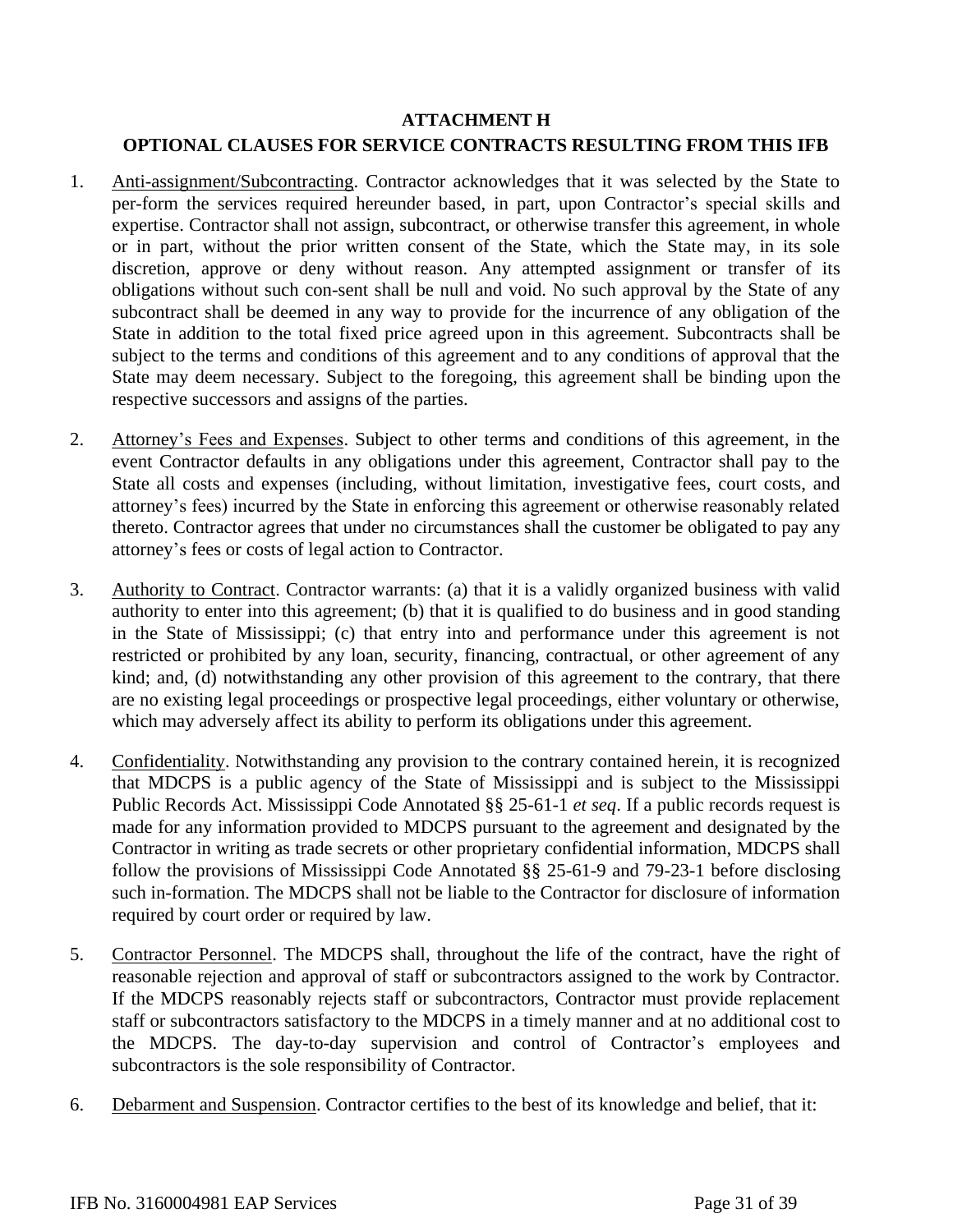- (1) is not presently debarred, suspended, proposed for debarment, declared ineligible, or voluntarily excluded from covered transaction by any federal department or agency or any political subdivision or agency of the State of Mississippi;
- (2) has not, within a three-year period preceding this bid, been convicted of or had a civil judgment rendered against it for commission of fraud or a criminal offense in connection with obtaining, attempting to obtain, or performing a public (federal, state, or local) transaction or contract under a public transaction;
- (3) has not, within a three-year period preceding this bid, been convicted of or had a civil judgment rendered against it for a violation of federal or state antitrust statutes or commission of embezzlement, theft, forgery, bribery, falsification or destruction of records, making false statements, or receiving stolen property;
- (4) is not presently indicted for or otherwise criminally or civilly charged by a governmental entity (federal, state or local) with commission of any of these offenses enumerated in paragraphs two (2) and (3) of this certification; and,
- (5) has not, within a three-year period preceding this bid, had one (1) or more public transactions (federal, state, or local) terminated for cause or default.
- 7. Disclosure of Confidential Information. In the event that either party to this agreement receives notice that a third-party requests divulgence of confidential or otherwise protected information and/or has served upon it a subpoena or other validly issued administrative or judicial process ordering divulgence of confidential or otherwise protected information that party shall promptly inform the other party and thereafter respond in conformity with such subpoena to the extent man-dated by law. This section shall survive the termination or completion of this agreement. The parties agree that this section is subject to and superseded by Mississippi Code Annotated §§ 25-61-1 *et seq*.
- 8. Exceptions to Confidential Information. Contractor and the State shall not be obligated to treat as confidential and proprietary any information disclosed by the other party ("disclosing party") which:
	- (1) is rightfully known to the recipient prior to negotiations leading to this agreement, other than information obtained in confidence under prior engagements;
	- (2) is generally known or easily ascertainable by nonparties of ordinary skill in the business of the customer;
	- (3) is released by the disclosing party to any other person, firm, or entity (including governmental agencies or bureaus) without restriction;
	- (4) is independently developed by the recipient without any reliance on confidential information;
	- (5) is or later becomes part of the public domain or may be lawfully obtained by the State or Contractor from any nonparty; or,
	- (6) is disclosed with the disclosing party's prior written consent.
- 9. Errors in Extension. If the unit price and the extension price are at variance, the unit price shall prevail.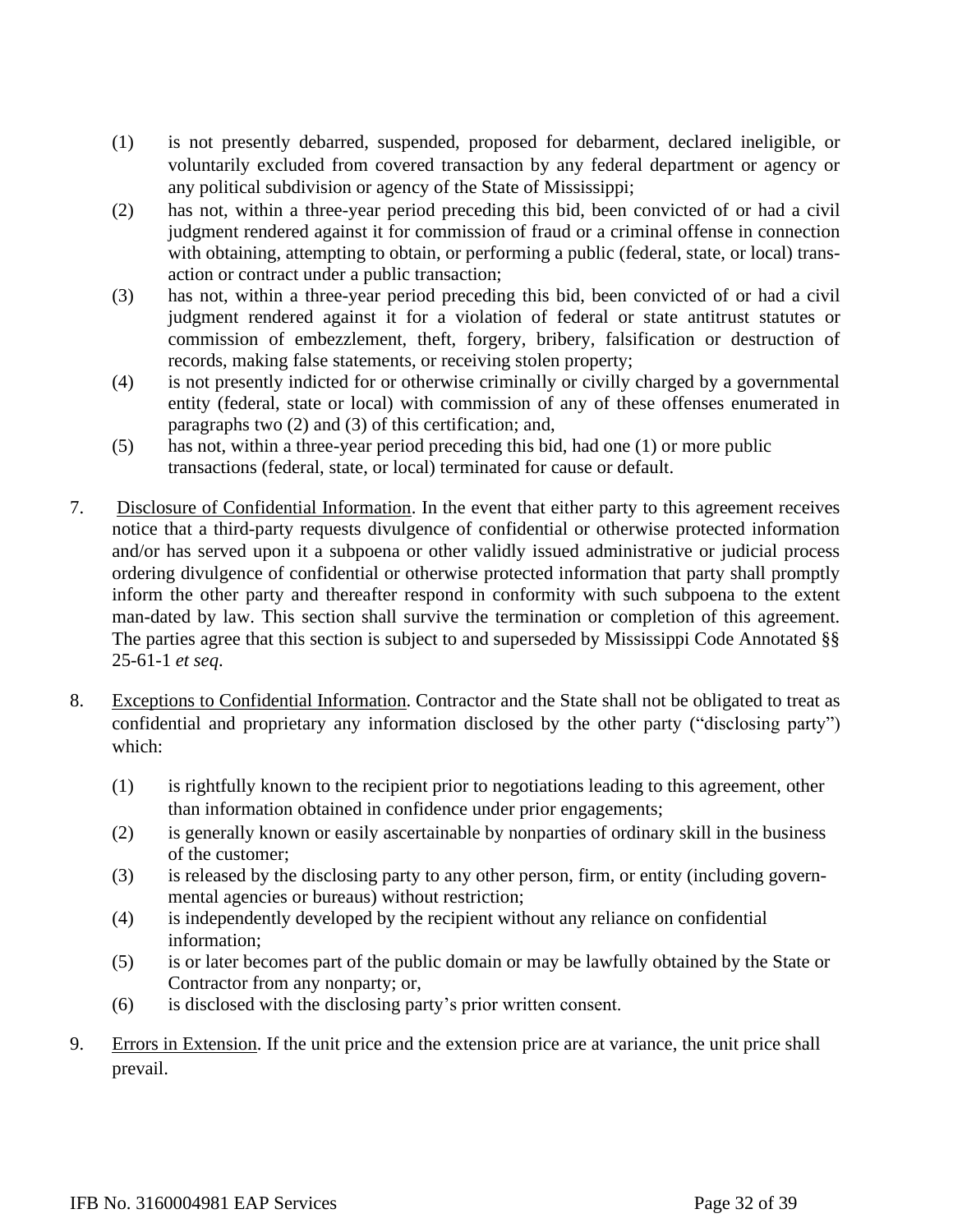- 10. Failure to Deliver. In the event of failure of Contractor to deliver services in accordance with the contract terms and conditions, the MDCPS, after due oral or written notice, may procure the services from other sources and hold Contractor responsible for any resulting additional purchase and ad-ministrative costs. This remedy shall be in addition to any other remedies that the MDCPS may have.
- 11. Failure to Enforce. Failure by the MDCPS at any time to enforce the provisions of the contract shall not be construed as a waiver of any such provisions. Such failure to enforce shall not affect the validity of the contract or any part thereof or the right of the MDCPS to enforce any provision at any time in accordance with its terms.
- 12. Final Payment. Upon satisfactory completion of the work performed under this contract, as a condition before final payment under this contract, or as a termination settlement under this contract, Contractor shall execute and deliver to the MDCPS a release of all claims against the State arising under, or by virtue of, the contract, except claims which are specifically exempted by Contractor to be set forth therein. Unless otherwise provided in this contract, by state law, or otherwise expressly agreed to by the parties in this contract, final payment under the contract or settlement upon termination of this contract shall not constitute waiver of the State's claims against Contractor under this contract.
- 13. Force Majeure. Each party shall be excused from performance for any period and to the extent that it is prevented from performing any obligation or service, in whole or in part, as a result of causes beyond the reasonable control and without the fault or negligence of such party and/or its subcon-tractors. Such acts shall include without limitation acts of God, strikes, lockouts, riots, acts of war, epidemics, governmental regulations superimposed after the fact, fire, earthquakes, floods, or other natural disasters ("force majeure events"). When such a cause arises, Contractor shall notify the State immediately in writing of the cause of its inability to perform, how it affects its performance, and the anticipated duration of the inability to perform. Delays in delivery or in meeting completion dates due to force majeure events shall automatically extend such dates for a period equal to the duration of the delay caused by such events, unless the State determines it to be in its best interest to terminate the agreement.
- 14. HIPAA Compliance. Contractor agrees to comply with the "Administrative Simplification" provisions of the Health Insurance Portability and Accountability Act of 1996, including electronic data interchange, code sets, identifiers, security, and privacy provisions, as may be applicable to the services under this contract.
- 15. Indemnification. To the fullest extent allowed by law, Contractor shall indemnify, defend, save and hold harmless, protect, and exonerate the agency, its commissioners, board members, officers, employees, agents, and representatives, and the State of Mississippi from and against all claims, demands, liabilities, suits, actions, damages, losses, and costs of every kind and nature whatsoever including, without limitation, court costs, investigative fees and expenses, and attorney's fees, arising out of or caused by Contractor and/or its partners, principals, agents, employees and/or subcontractors in the performance of or failure to perform this agreement. In the State's sole discretion, Contractor may be allowed to control the defense of any such claim, suit, etc. In the event Contractor defends said claim, suit, etc., Contractor shall use legal counsel acceptable to the State.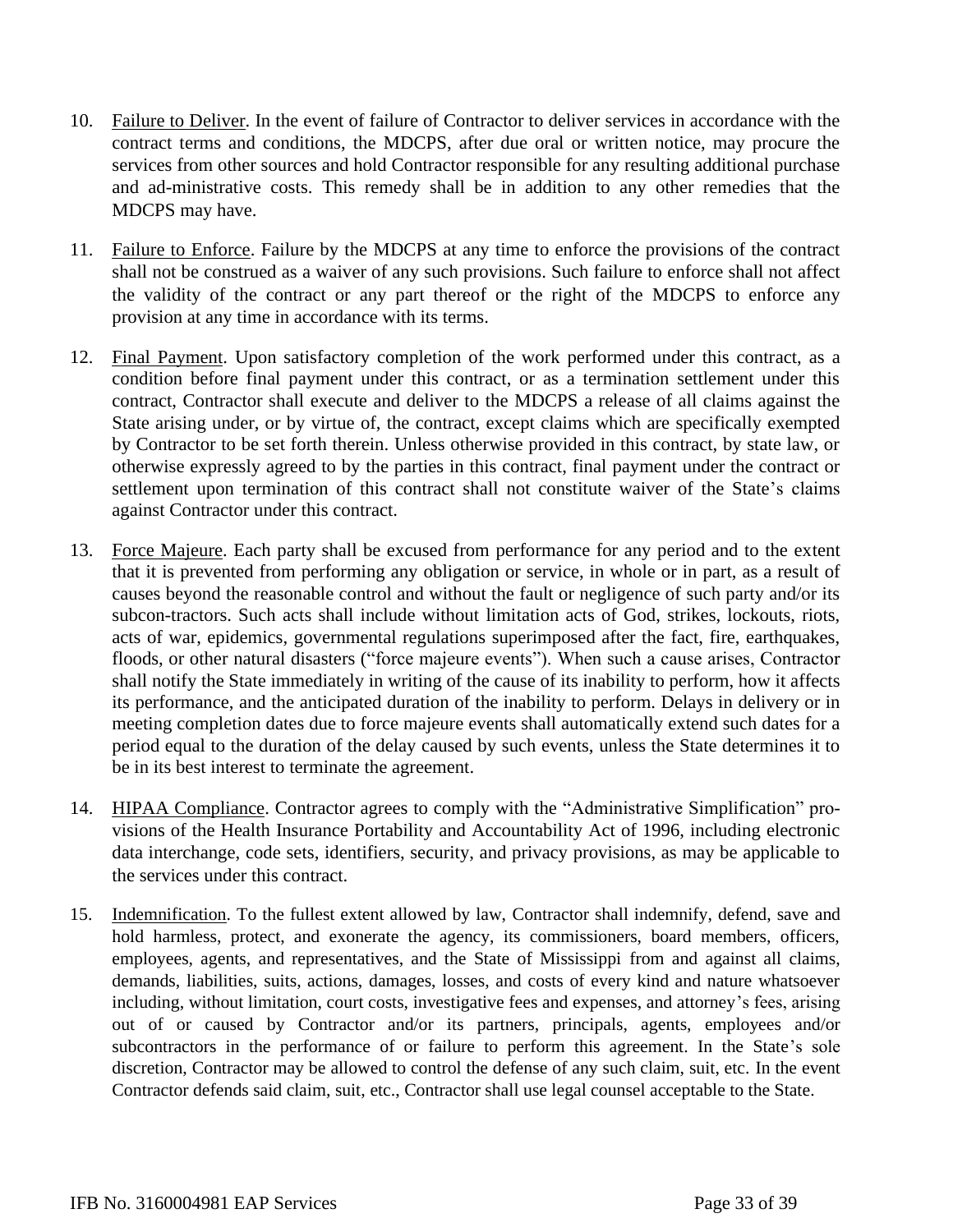Contractor shall be solely responsible for all costs and/or expenses associated with such defense, and the State shall be entitled to participate in said defense. Contractor shall not settle any claim, suit, etc. without the State's concurrence, which the State shall not unreasonably withhold.

- 16. Independent Contractor Status. Contractor shall, at all times, be regarded as and shall be legally considered an independent contractor and shall at no time act as an agent for the State. Nothing contained herein shall be deemed or construed by the State, Contractor, or any third party as creating the relationship of principal and agent, master and servant, partners, joint ventures, employer and employee, or any similar such relationship between the State and Contractor. Neither the method of computation of fees or other charges, nor any other provision contained herein, nor any acts of the State or Contractor hereunder creates, or shall be deemed to create a relationship other than the independent relationship of the State and Contractor. Contractor's personnel shall not be deemed in any way, directly or indirectly, expressly or by implication, to be employees of the State. Neither Contractor nor its employees shall, under any circumstances, be considered servants, agents, or employees of the MDCPS, and the MDCPS shall be at no time legally responsible for any negligence or other wrongdoing by Contractor, its servants, agents, or employees. The MDCPS shall not withhold from the contract payments to Contractor any federal or state unemployment taxes, federal or state income taxes, Social Security tax, or any other amounts for benefits to Contractor. Further, the MDCPS shall not provide to Contractor any insurance coverage or other benefits, including Worker's Compensation, normally provided by the State for its employees.
- 17. Information Designated by Contractor as Confidential. Any disclosure of those materials, documents, data, and other information which Contractor has designated in writing as proprietary and confidential shall be subject to the provisions of Mississippi Code Annotated §§ 25-61-9 and 79-23-1. As provided in the contract, the personal or professional services to be provided, the price to be paid, and the term of the contract shall not be deemed to be a trade secret, or confidential commercial or financial information. Any liability resulting from the wrongful disclosure of confidential information on the part of Contractor, or its subcontractor shall rest with Contractor. Disclosure of any confidential information by Contractor or its subcontractor without the express written approval of the MDCPS shall result in the immediate termination of this agreement.
- 18. Integrated Agreement/Merger. This agreement, including all contract documents, represents the entire and integrated agreement between the parties hereto and supersedes all prior negotiations, representations or agreements, irrespective of whether written or oral. This agreement may be altered, amended, or modified only by a written document executed by the State and Contractor. Contractor acknowledges that it has thoroughly read all contract documents and has had the opportunity to receive competent advice and counsel necessary for it to form a full and complete understanding of all rights and obligations herein. Accordingly, this agreement shall not be construed or interpreted in favor of or against the State or Contractor on the basis of draftsmanship or preparation hereof.
- 19. Modification or Renegotiation. This agreement may be modified only by written agreement signed by the parties hereto. The parties agree to renegotiate the agreement if federal and/or state revisions of any applicable laws or regulations make changes in this agreement necessary.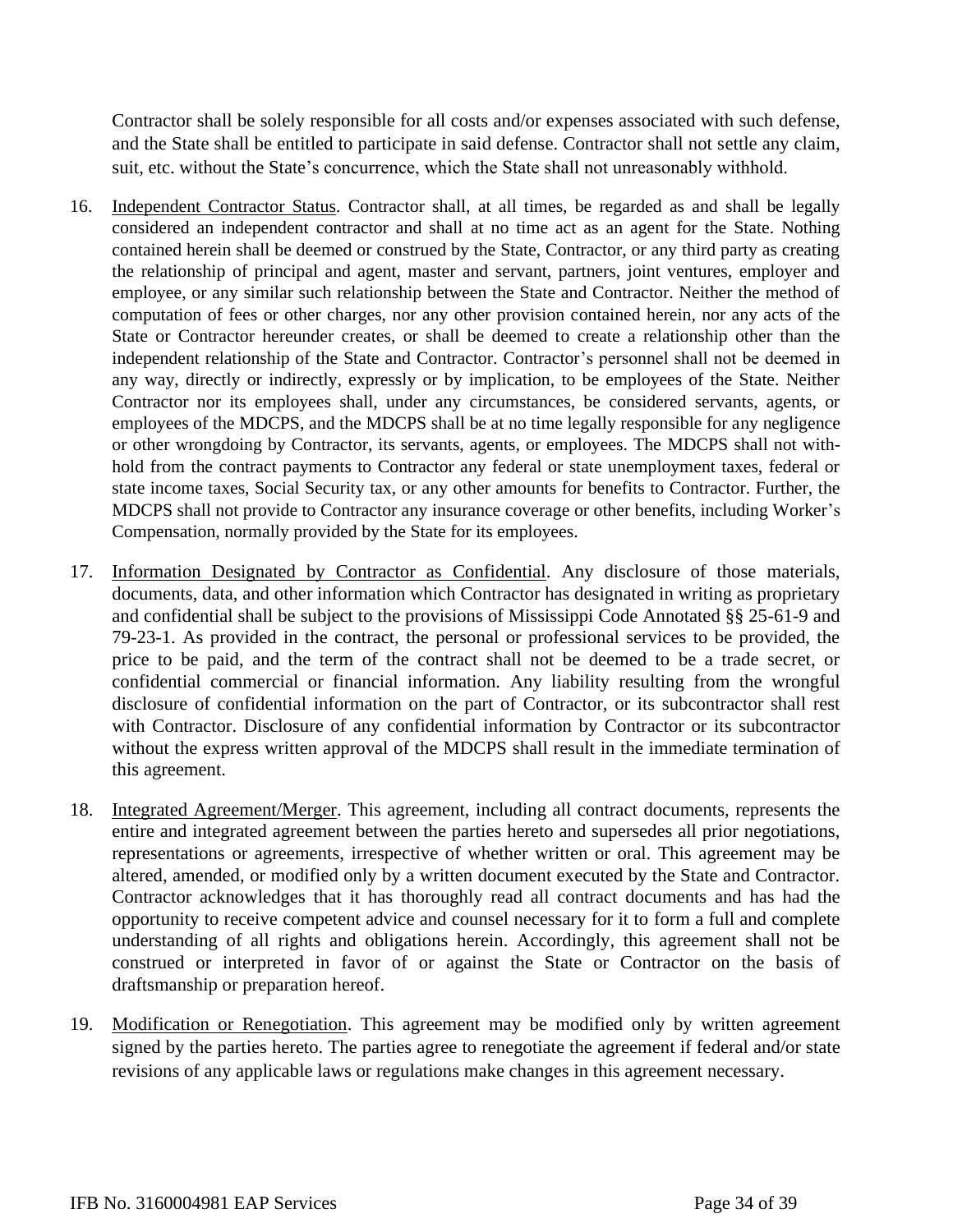- 20. No Limitation of Liability. Nothing in this agreement shall be interpreted as excluding or limiting any tort liability of Contractor for harm caused by the intentional or reckless conduct of Contractor or for damages incurred through the negligent performance of duties by Contractor or the delivery of products that are defective due to negligent construction.
- 21. Notices. All notices required or permitted to be given under this agreement must be in writing and personally delivered or sent by certified United States mail, postage prepaid, return receipt re-quested, to the party to whom the notice should be given at the address set forth below. Notice shall be deemed given when actually received or when refused. The parties agree to promptly notify each other in writing of any change of address.

| For the MDCPS:     | For Contractor:    |  |
|--------------------|--------------------|--|
| [Name, Title]      | [Name, Title]      |  |
| <b>MDCPS</b>       | [Agency Name]      |  |
| [Address]          | [Address]          |  |
| [City, State, Zip] | [City, State, Zip] |  |

- 22. Non-solicitation of Employees. Each party to this agreement agrees not to employ or to solicit for employment, directly or indirectly, any persons in the full-time or part-time employment of the other party until at least six (6) months after this agreement terminates unless mutually agreed to in writing by the State and Contractor.
- 23. Oral Statements. No oral statement of any person shall modify or otherwise affect the terms, conditions, or specifications stated in this contract. All modifications to the contract must be made in writing by the MDCPS and agreed to by Contractor*.*
- 24. Ownership of Documents and Work Papers. MDCPS shall own all documents, files, reports, work papers and working documentation, electronic or otherwise, created in connection with the project which is the subject of this agreement, except for Contractor's internal administrative and quality assurance files and internal project correspondence. Contractor shall deliver such documents and work papers to MDCPS upon termination or completion of the agreement. The foregoing notwithstanding, Contractor shall be entitled to retain a set of such work papers for its files. Contractor shall be entitled to use such work papers only after receiving written permission from MDCPS and subject to any copyright protections.
- 25. Priority. The contract consists of this agreement with exhibits, the procurement Invitation for Bids [number] (hereinafter referred to as IFB), and the response bid dated [date] by [CONTRACTOR NAME] (hereinafter referred to as Bid). Any ambiguities, conflicts or questions of interpretation of this contract shall be resolved by first, reference to this agreement with exhibits and, if still unresolved, by reference to the IFB and, if still unresolved, by reference to the Bid. Omission of any term or obligation from this agreement or IFB or Bid shall not be deemed an omission from this contract if such term or obligation is provided for elsewhere in this contract.
- 26. Quality Control. Contractor shall institute and maintain throughout the contract period a properly documented quality control program designed to ensure that the services are provided at all times and in all respects in accordance with the contract. The program shall include providing daily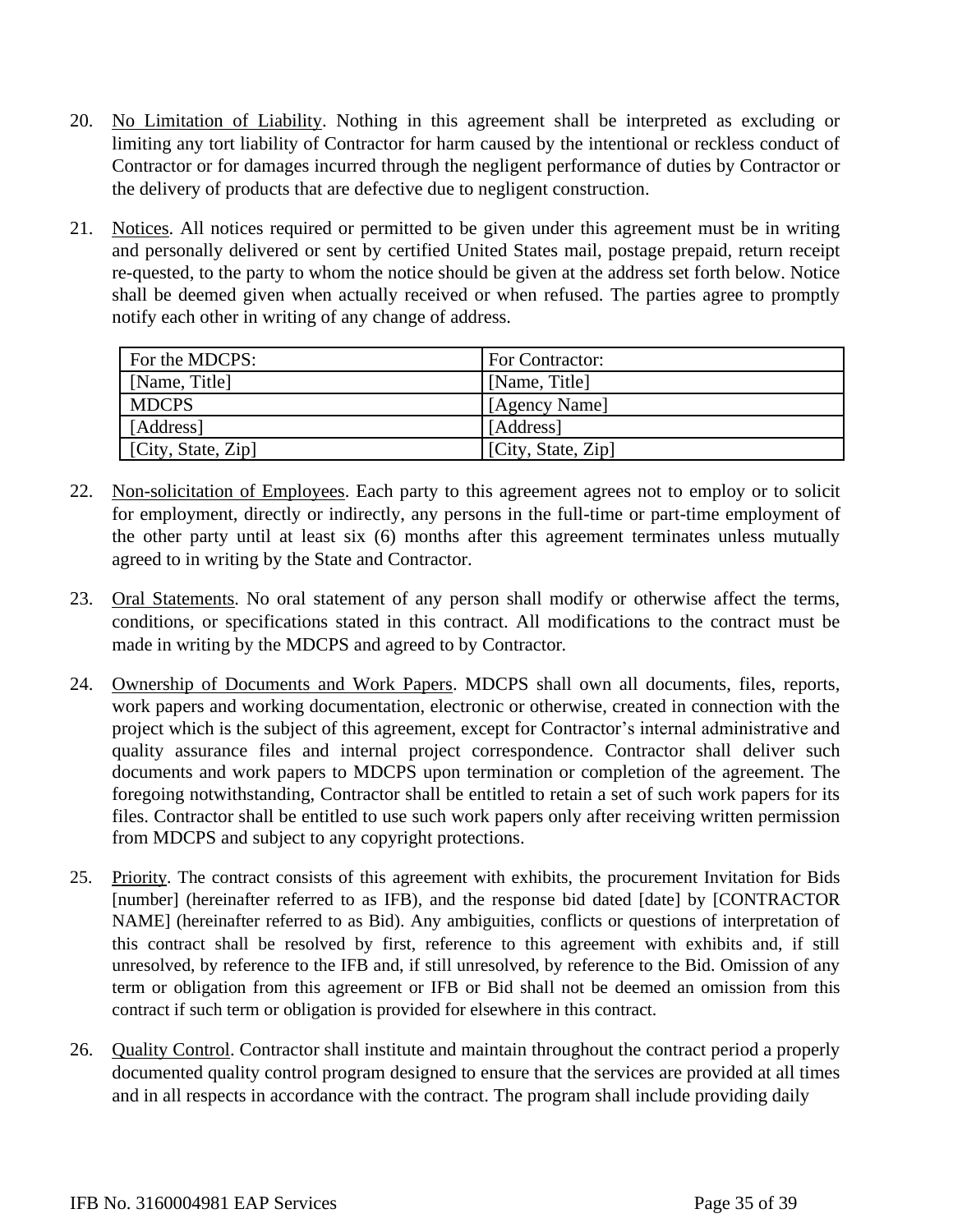supervision and conducting frequent inspections of Contractor's staff and ensuring that accurate records are maintained describing the disposition of all complaints. The records so created shall be open to inspection by the MDCPS.

- 27. Record Retention and Access to Records. Provided Contractor is given reasonable advance written notice and such inspection is made during normal business hours of Contractor, the State or any duly authorized representatives shall have unimpeded, prompt access to any of Contractor's books, documents, papers, and/or records which are maintained or produced as a result of the project for the purpose of making audits, examinations, excerpts, and transcriptions. All records related to this agreement shall be retained by Contractor for three (3) years after final payment is made under this agreement and all pending matters are closed; however, if any audit, litigation or other action arising out of or related in any way to this project is commenced before the end of the three-year period, the records shall be retained for one (1) year after all issues arising out of the action are finally resolved or until the end of the three-year period, whichever is later.
- 28. Recovery of Money. Whenever, under the contract, any sum of money shall be recoverable from or payable by Contractor to the MDCPS, the same amount may be deducted from any sum due to Contractor under the contract or under any other contract between Contractor and the MDCPS*.* The rights of the MDCPS are in addition and without prejudice to any other right the MDCPS may have to claim the amount of any loss or damage suffered by the MDCPS on account of the acts or omissions of Contractor.
- 29. Requirements Contract. During the period of the contract, Contractor shall provide all the service described in the contract. Contractor understands and agrees that this is a requirements contract and that the MDCPS shall have no obligation to Contractor if no services are required. Any quantities that are included in the scope of work reflect the current expectations of the MDCPS for the period of the contract. The amount is only an estimate and Contractor understands and agrees that the MDCPS is under no obligation to Contractor to buy any amount of the services as a result of having provided this estimate or of having any typical or measurable requirement in the past. Contractor further understands and agrees that the MDCPS may require services in an amount less than or in excess of the estimated annual contract amount and that the quantity actually used, whether in excess of the estimate or less than the estimate, shall not give rise to any claim for compensation other than the total of the unit prices in the contract for the quantity actually used.
- 30. Right to Audit. Contractor shall maintain such financial records and other records as may be prescribed by the MDCPS or by applicable federal and state laws, rules, and regulations. Contractor shall retain these records for a period of three years after final payment, or until they are audited by the MDCPS, whichever event occurs first. These records shall be made available during the term of the contract and the subsequent three-year period for examination, transcription, and audit by the Mississippi State Auditor's Office, its designees, or other authorized bodies.
- 31. Right to Inspect Facility. The State may, at reasonable times, inspect the place of business of a Contractor or any subcontractor which is related to the performance of any contract awarded by the State.
- 32. Severability. If any part of this agreement is declared to be invalid or unenforceable, such invalidity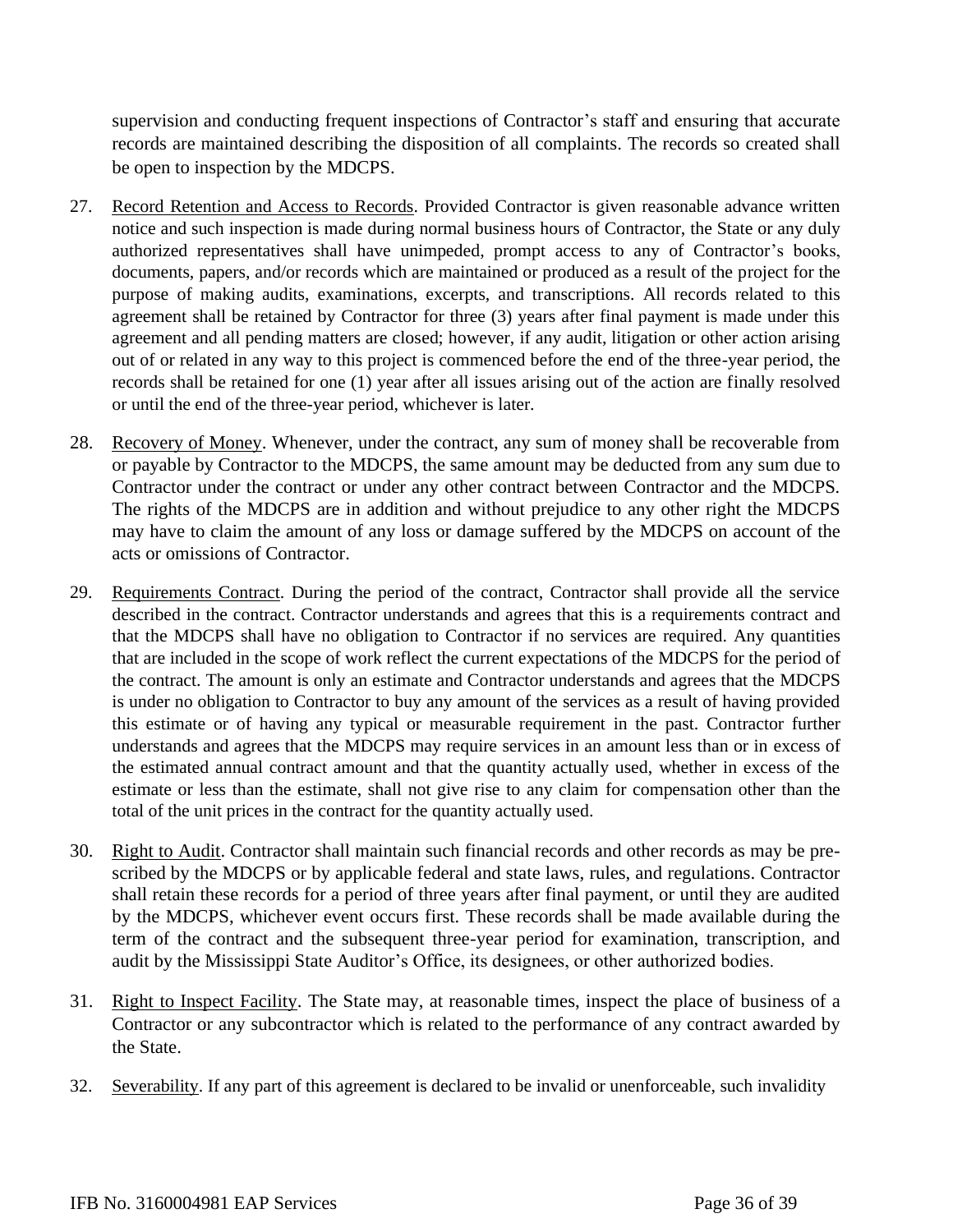or unenforceability shall not affect any other provision of the agreement that can be given effect without the invalid or unenforceable provision, and to this end the provisions hereof are severable. In such event, the parties shall amend the agreement as necessary to reflect the original intent of the parties and to bring any invalid or unenforceable provisions in compliance with applicable law.

- 33. State Property. Contractor will be responsible for the proper custody and care of any stateowned property furnished for Contractor's use in connection with the performance of this agreement. Contractor will reimburse the State for any loss or damage, normal wear and tear excepted.
- 34. Third Party Action Notification. Contractor shall give the customer prompt notice in writing of any action or suit filed, and prompt notice of any claim made against Contractor by any entity that may result in litigation related in any way to this agreement.
- 35. Unsatisfactory Work. If, at any time during the contract term, the service performed or work done by Contractor is considered by the MDCPS to create a condition that threatens the health, safety, or welfare of the citizens and/or employees of the State of Mississippi, Contractor shall, on being notified by the MDCPS, immediately correct such deficient service or work. In the event Contractor fails, after notice, to correct the deficient service or work immediately, the MDCPS shall have the right to order the correction of the deficiency by separate contract or with its own resources at the expense of Contractor.
- 36. Waiver. No delay or omission by either party to this agreement in exercising any right, power, or remedy hereunder or otherwise afforded by contract, at law, or in equity shall constitute an acquiescence therein, impair any other right, power or remedy hereunder or otherwise afforded by any means, or operate as a waiver of such right, power, or remedy. No waiver by either party to this agreement shall be valid unless set forth in writing by the party making said waiver. No waiver of or modification to any term or condition of this agreement will void, waive, or change any other term or condition. No waiver by one party to this agreement of a default by the other party will imply, be construed as or require waiver of future or other defaults.
- 37. Renewal of Contract. The Contract may be renewed at the discretion of the MDCPS upon written notice to Contractor at least thirty (30) days prior to each Contract Anniversary date for a period of two (2) successive two-year periods under the same prices, terms, and conditions as in the Original Contract and/or Subsequent Contracts. The total number of renewal years permitted shall not exceed four (4) years or extend past June 30, 2025.
- 38. Disputes. Any dispute concerning a question of fact under this Contract which is not disposed of by agreement shall be decided by the Director of Human Resources. This decision shall be reduced to writing and a copy thereof mailed or furnished to the Contractor and shall be final and conclusive, unless within thirty (30) days from the date of the decision, Contractor mails or furnishes to the Commissioner of MDCPS a written request for review. Pending final decision of the Commissioner of MDCPS or designee of a dispute hereunder, the Contractor shall proceed in accordance with the decision of the Director of Human Resources. In a review before the Commissioner or designee, the Contractor shall be afforded an opportunity to be heard and to offer evidence in support of its position on the question and decision under review. The decision of the Commissioner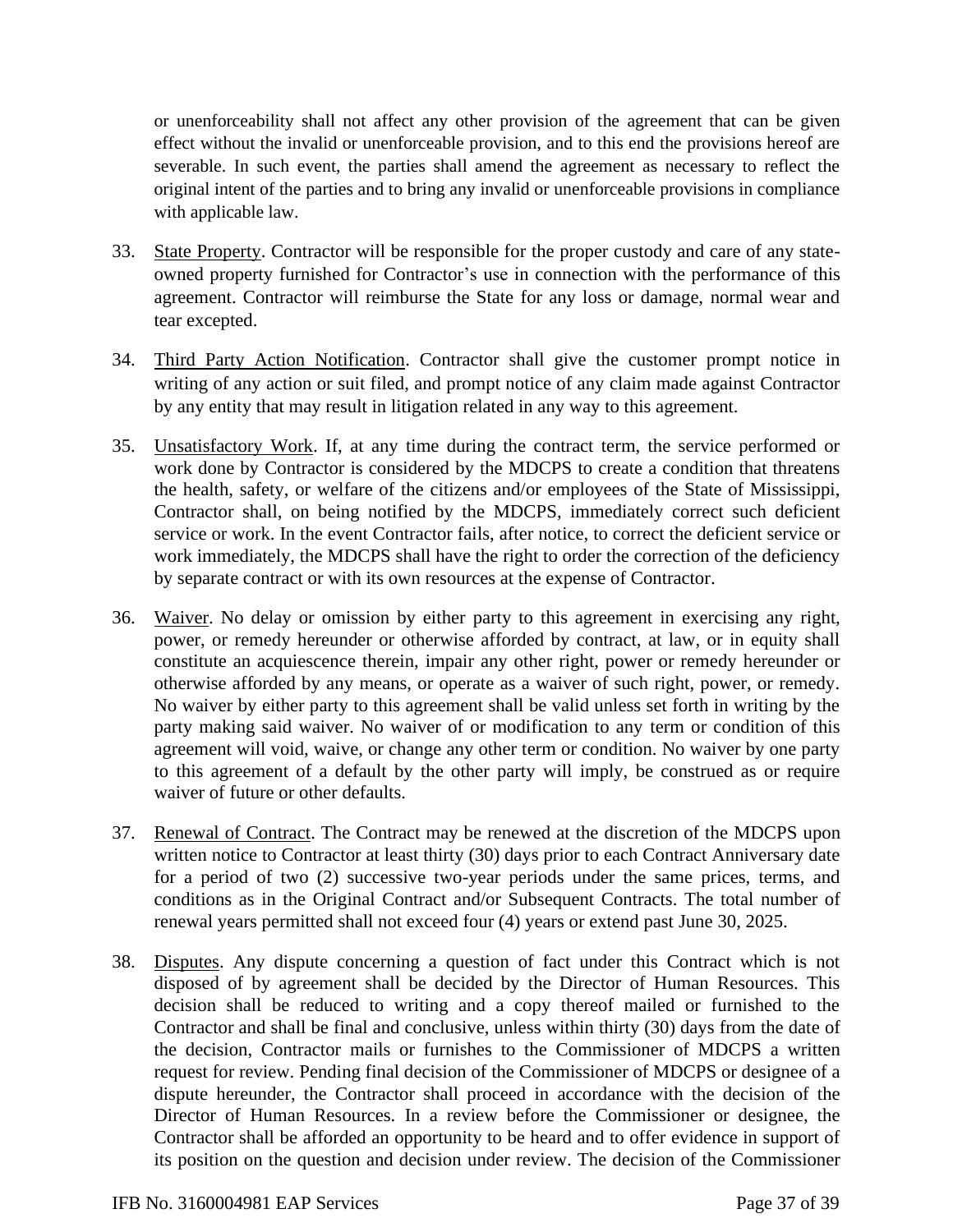on the review shall be final and conclusive unless determined by a court of competent jurisdiction in Hinds County, State of Mississippi, to have been fraudulent, capricious, so grossly erroneous as necessarily to imply bad faith, or is not supported by substantial evidence.